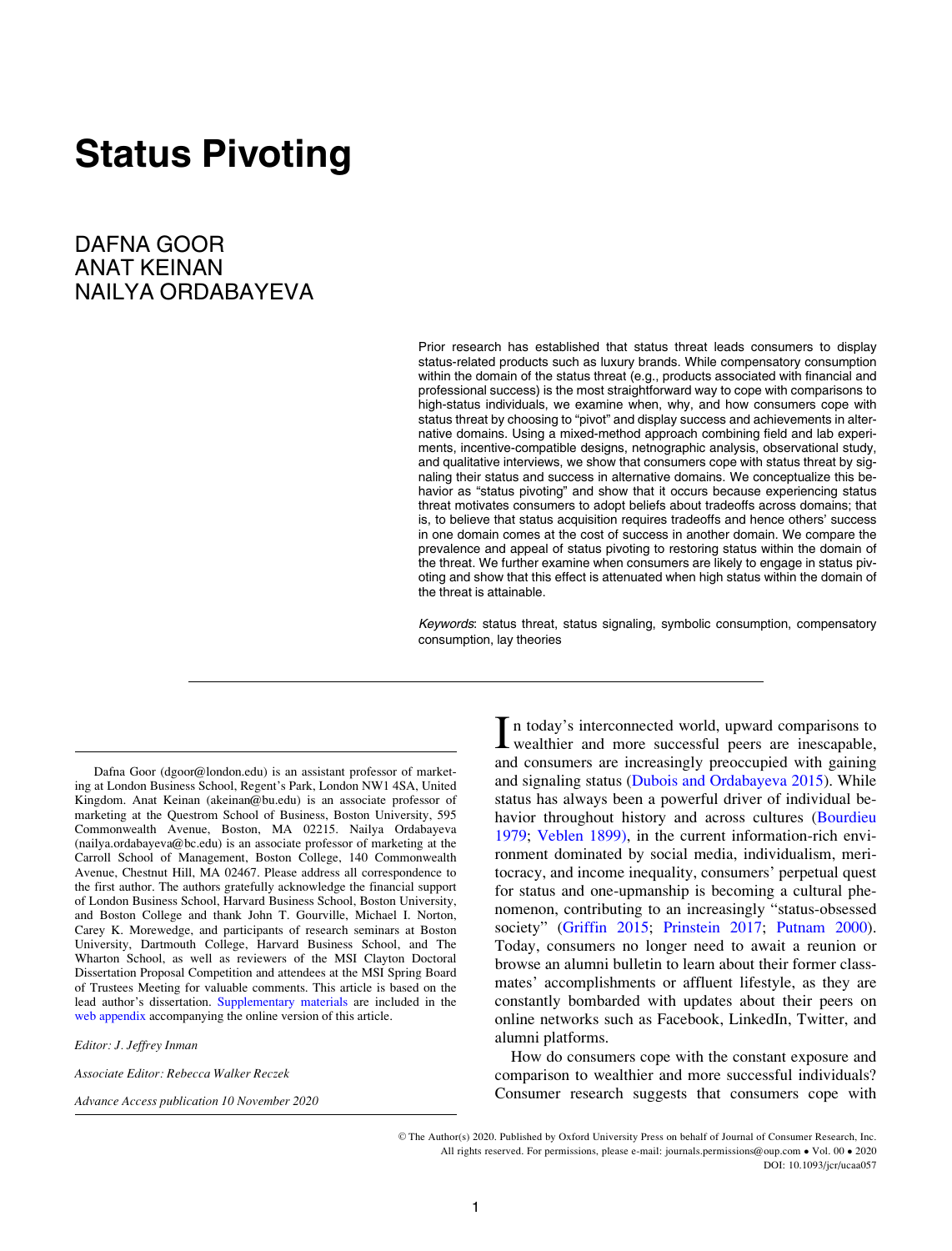status threat resulting from upward comparisons by engaging in compensatory consumption—purchasing and displaying status-related products and brands that signal success and affluence ([Gal 2015](#page-22-0); [Lee and Shrum 2012;](#page-23-0) [Mandel et al. 2017](#page-23-0); [Wang and Griskevicius 2014\)](#page-23-0). Specifically, extant research demonstrates that consumers use luxury brands and products such as executive pens and conspicuous high-end clothing to restore and maintain their status [\(Gao, Wheeler, and Shiv 2009](#page-22-0); [Kim and Gal 2014;](#page-22-0) [Ordabayeva and Chandon 2011;](#page-23-0) [Rucker and Galinsky](#page-23-0) [2008;](#page-23-0) [Rucker, Galinsky, and Dubois 2012](#page-23-0)). While compensatory consumption in the domain of the status threat (e.g., products associated with financial and professional success) is the most straightforward way to cope with upward comparisons to high-status individuals ([Gal 2015\)](#page-22-0), we examine when and how consumers instead cope with status threat by choosing to pivot and display success and achievements in alternative domains (i.e., other aspects of their lives).

We argue that when experiencing a status threat due to upward comparisons to a higher status person, consumers will be motivated to adopt beliefs about tradeoffs across domains (i.e., to believe that others' success in one domain leads to sacrifice or failure in another domain). For example, they will be motivated to believe that financial and professional success comes at the cost of other dimensions such as close relationships and meaningful personal lives. We label these beliefs motivated tradeoff beliefs because they are specifically motivated and exacerbated by consumers' need to restore their status and to identify a domain in which they are superior to the higher status person. We argue that these tradeoff beliefs are motivated because they are more pronounced when status threat is salient.

We further argue that motivated tradeoff beliefs fuel consumption and display of products in alternative domains which represent these tradeoffs; that is, domains in which consumers can signal achievements and feel superior to the higher status person. Thus, rather than focus on the domain of the status threat and trying to "keep up with the Joneses," we argue that an effective way in which consumers typically offset comparisons to higher status and wealthier individuals is by identifying an alternative domain in which they believe they fare more favorably than the higher status person and by displaying success and achievement in these domains. We conceptualize this consumption behavior as *status pivoting* and demonstrate it in a variety of product categories and consumer populations.

We use a mixed-method approach, including field and lab studies, incentive-compatible designs, qualitative interviews, observational study, and netnographic analysis of social media discussions, to gain a comprehensive understanding of the status pivoting phenomenon, explain when, why, and how it occurs, and examine its prevalence and appeal in real-world settings. Contrary to prior research, in our studies, consumers are given the opportunity to cope

with status threat by displaying either a product associated with the domain of the threat or a product associated with achievement in an alternative domain to the threat. This allows us to test when people are likely to favor status pivoting to an alternative domain over status restoration within the threat domain. We employ qualitative and quantitative methods to study whether consumers spontaneously pivot to alternative domains and which alternative domains they identify and emphasize, and we show that these domains are associated with consumers' motivated tradeoff beliefs. In addition to testing consumers' spontaneous coping strategies, we examine the impact of manipulating the salience of tradeoffs across domains and find that, interestingly, mentioning that the source of the threat might perform poorly in a certain domain can impact what consumers choose to signal about themselves. Our studies document motivated tradeoff beliefs and status pivoting in response to status threats stemming from upward comparisons in various contexts, including exposure to extreme wealth in Monaco, professionally successful peers at a high-school reunion, and owning a car that is inexpensive relative to others.

In addition to offering marketers and consumers a more nuanced view of status signaling and a better understanding of how to thrive in a status-obsessed marketplace, our findings make several theoretical contributions. Our work advances the literature on status signaling, symbolic and compensatory consumption ([Bellezza and Keinan 2014;](#page-21-0) [Berger and Ward 2010](#page-21-0); [Gao et al. 2009;](#page-22-0) [Lee and Shrum](#page-23-0) [2012;](#page-23-0) Nunes, Drèze, and Han 2011; [Wang and](#page-23-0) [Griskevicius 2014](#page-23-0); [Ward and Dahl 2014](#page-24-0)) by enhancing the understanding of status pivoting and demonstrating it with real behavior in the marketplace. While prior work primarily focused on status restoration within the threat domain ([Kim and Gal 2014;](#page-22-0) [Ordabayeva and Chandon 2011;](#page-23-0) [Rucker and Galinsky 2008](#page-23-0); [Sundie et al. 2011\)](#page-23-0), we show that consumers can also restore status by spontaneously pivoting to alternative domains. In this vein, complementing recent research that examines the consequences of within- versus across-domain consumption for self-control ([Lisjak et al. 2015\)](#page-23-0), we directly compare the appeal of status pivoting to status restoration within the threat domain, identify the specific domains consumers choose to pivot to, and examine conditions when consumers are more or less likely to pivot. By doing so, our work enhances the current understanding of how consumers utilize different strategies to cope with status threat as well as the understudied mechanisms underlying these strategies ([Mandel et al. 2017](#page-23-0)).

Our findings also contribute to prior work on lay theories about tradeoffs and cost–benefit heuristics [\(Chernev](#page-22-0) [and Gal 2010](#page-22-0); [Deval et al. 2013;](#page-22-0) [Haws, Reczek, and](#page-22-0) [Sample 2017;](#page-22-0) [Haws, Winterich, and Naylor 2014](#page-22-0); [Luchs](#page-23-0) [et al. 2010](#page-23-0); [Raghunathan, Naylor, and Hoyer 2006\)](#page-23-0). Whereas past research in this domain demonstrates that consumers use lay theories and heuristics about tradeoffs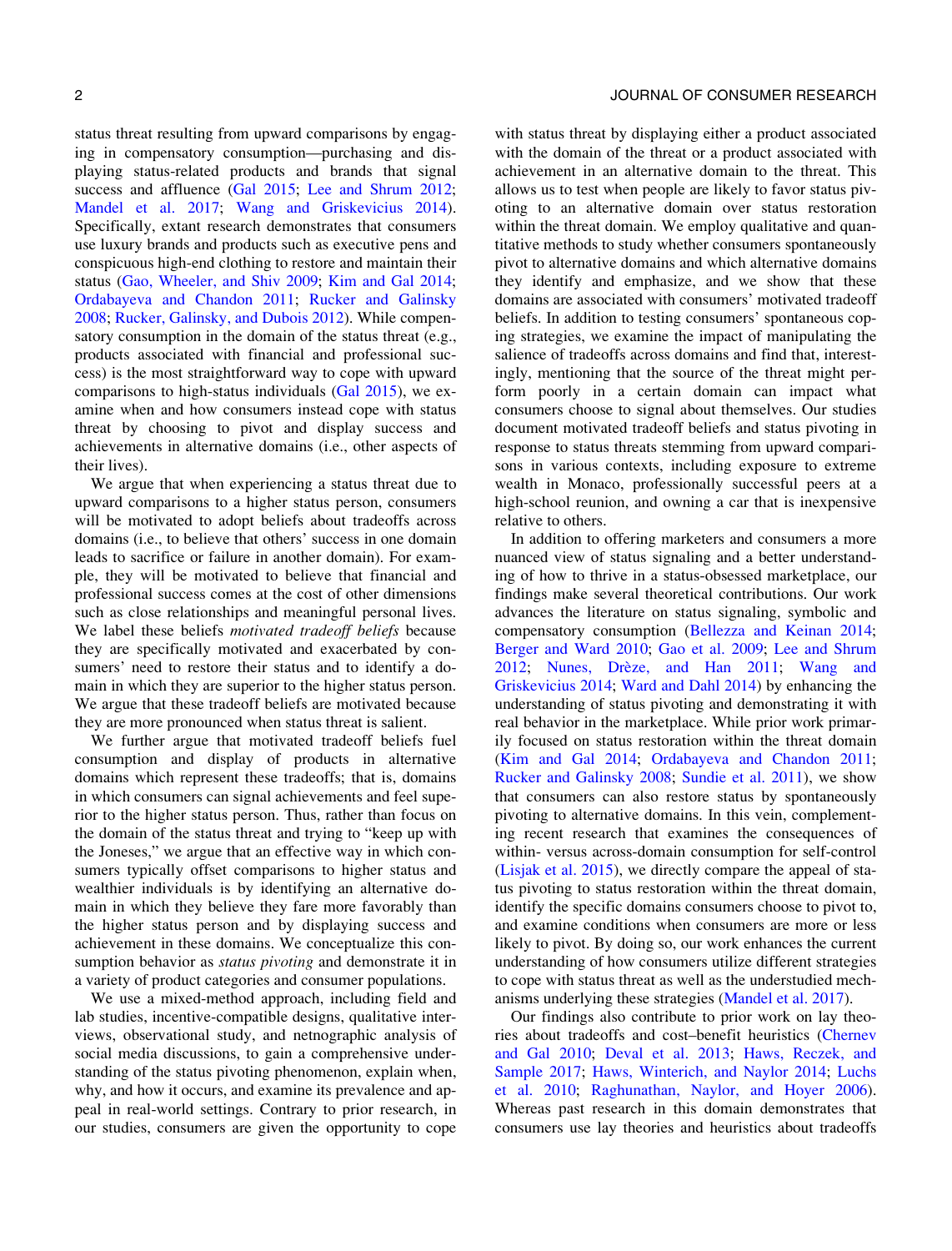in order to understand and make predictions about the world [\(Brough et al. 2016;](#page-21-0) [Cheng, Mukhopadhyay, and](#page-21-0) [Schrift 2017;](#page-21-0) [Kramer et al. 2012;](#page-22-0) [Park and John 2012;](#page-23-0) [Wang, Keh, and Bolton 2010](#page-23-0)), we demonstrate that consumers may also use such tradeoff beliefs to cope with status threat and make themselves feel better. Furthermore, while recent research suggests that tradeoff heuristics may vary as a function of individual differences such as green consumption values ([Haws et al. 2014](#page-22-0), [2017\)](#page-22-0), our findings further demonstrate that tradeoff beliefs can be impacted by external manipulations of status threat. Thereby, we show that tradeoff beliefs can be situationally motivated and intensified by status threat.

### THEORETICAL FRAMEWORK

#### Using Products to Cope with Status Threat

A growing amount of evidence highlights consumers' heightened concern for status ([Bourdieu 2011](#page-21-0); [Dubois and](#page-22-0) [Ordabayeva 2015\)](#page-22-0). In modern societies, status is commonly defined as individuals' relative wealth and professional success ([Luttmer 2005](#page-23-0); [Putnam 2000](#page-23-0)). With the rise of the knowledge economy, in addition to financial success, status is also increasingly associated with professional achievement ([Frank and Cook 1995;](#page-22-0) [Keinan,](#page-22-0) [Crener, and Bellezza 2016a\)](#page-22-0). Therefore, symbols of financial success such as large homes, expensive cars, and expensive clothing [\(Frank 1999\)](#page-22-0), as well as symbols of professional success such as busyness ([Bellezza, Paharia,](#page-21-0) [and Keinan 2017;](#page-21-0) [Keinan, Bellezza, and Paharia 2019\)](#page-22-0), are widely accepted signals of high status.

Because status has profound effects on how individuals feel and behave in the marketplace and upward comparisons to higher status individuals are unavoidable, consumers need to develop strategies to cope with the aversive impact of threat to their status. Consumer research demonstrates that individuals typically attempt to cope with status threat by purchasing and displaying status-enhancing items within the domain of the threat in order to symbolically compensate and restore their status ([Gao et al. 2009;](#page-22-0) [Kim](#page-22-0) [and Gal 2014](#page-22-0); [Lee and Shrum 2012;](#page-23-0) [Ordabayeva and](#page-23-0) [Chandon 2011](#page-23-0); [Rucker and Galinsky 2008;](#page-23-0) [Sundie et al.](#page-23-0) [2011\)](#page-23-0). Such compensatory consumption includes buying high-status luxury goods to compensate for relative lack of power and financial status ([Rucker and Galinsky 2008;](#page-23-0) [Sharma and Alter 2012\)](#page-23-0) or buying products that signal competence to compensate for threats to one's intelligence [\(Gao et al. 2009](#page-22-0); [Wicklund and Gollwitzer 1981](#page-24-0)).

Notably, since our society bestows status primarily based on wealth and financial success, the vast majority of existing studies has examined within-domain compensatory consumption in the context of luxury goods, such as luxury cars ([Griskevicius et al. 2007\)](#page-22-0), designer apparel and accessories ([Berger and Ward 2010;](#page-21-0) [Desmichel,](#page-22-0)

[Ordabayeva, and Kocher 2020;](#page-22-0) [Dubois, Jung, and](#page-22-0) [Ordabayeva 2021;](#page-22-0) [Keinan, Crener, and Goor 2020;](#page-22-0) [Keinan](#page-22-0) [et al. 2016a](#page-22-0); [Keinan, Kivetz, and Netzer 2016b](#page-22-0); Drèze and [Nunes 2009;](#page-22-0) [Wang and Griskevicius 2014](#page-23-0); [Ward and Dahl](#page-24-0) [2014\)](#page-24-0), and high-end homes and home goods [\(Frank and](#page-22-0) [Cook 1995](#page-22-0); [Solnick and Hemenway 1998](#page-23-0)). For example, participants who were threatened by their low relative hierarchical rank or power were willing to pay more for larger brand logos of products that signaled high status and power, such as a conspicuous luxury pen or luxury apparel ([Lee and Shrum 2012](#page-23-0); [Rucker and Galinsky 2008\)](#page-23-0). Similarly, MBA students experiencing status threat in the professional and financial domain due to fewer job offers relative to their more successful peers were more likely to display signals of professional and financial success such as luxury suits and watches [\(Rucker and Galinsky 2013;](#page-23-0) [Wicklund and Gollwitzer 1981](#page-24-0)).

However, since past literature has mostly focused on status restoration within the threat domain, little is known about when, how, and why consumers choose to pivot and display status in alternative domains. In the current research, we demonstrate that when experiencing a status threat, consumers may try to identify an alternative domain in which they fare more favorably in comparison with the higher status person and may react with consumption in that alternative domain. We label this phenomenon status pivoting, and we examine its prevalence, antecedents, and appeal, how consumers identify alternative domains to which they pivot, and how status pivoting compares to compensatory consumption within the domain of the threat. Furthermore, we hypothesize that status pivoting occurs because status threat elicits motivated tradeoff beliefs (i.e., beliefs that others' success in one domain comes at the cost of success in another domain).

#### Understanding Status Pivoting

While most studies on status threat focus on restoration of status within the domain of the threat, recent research in marketing proposes multiple ways in which individuals may use consumption to cope with self-discrepancies ([Mandel et al. 2017\)](#page-23-0). Emerging findings suggest that status threat may hurt self-regulation and support the idea that consumers may sometimes engage in across-domain compensation.

Specifically, [Lisjak et al. \(2015\)](#page-23-0) study self-control following either within-domain or across-domain compensation and find that the former is more detrimental for selfcontrol because it increases rumination. For example, coping with feelings of incompetence by affirming one's competence (e.g., through use of products such as a board game that shows off one's knowledge) depletes consumers' ability to exercise self-control more than affirming their sociability (e.g., through use of a board game that allows one to spend time with friends and family). Focusing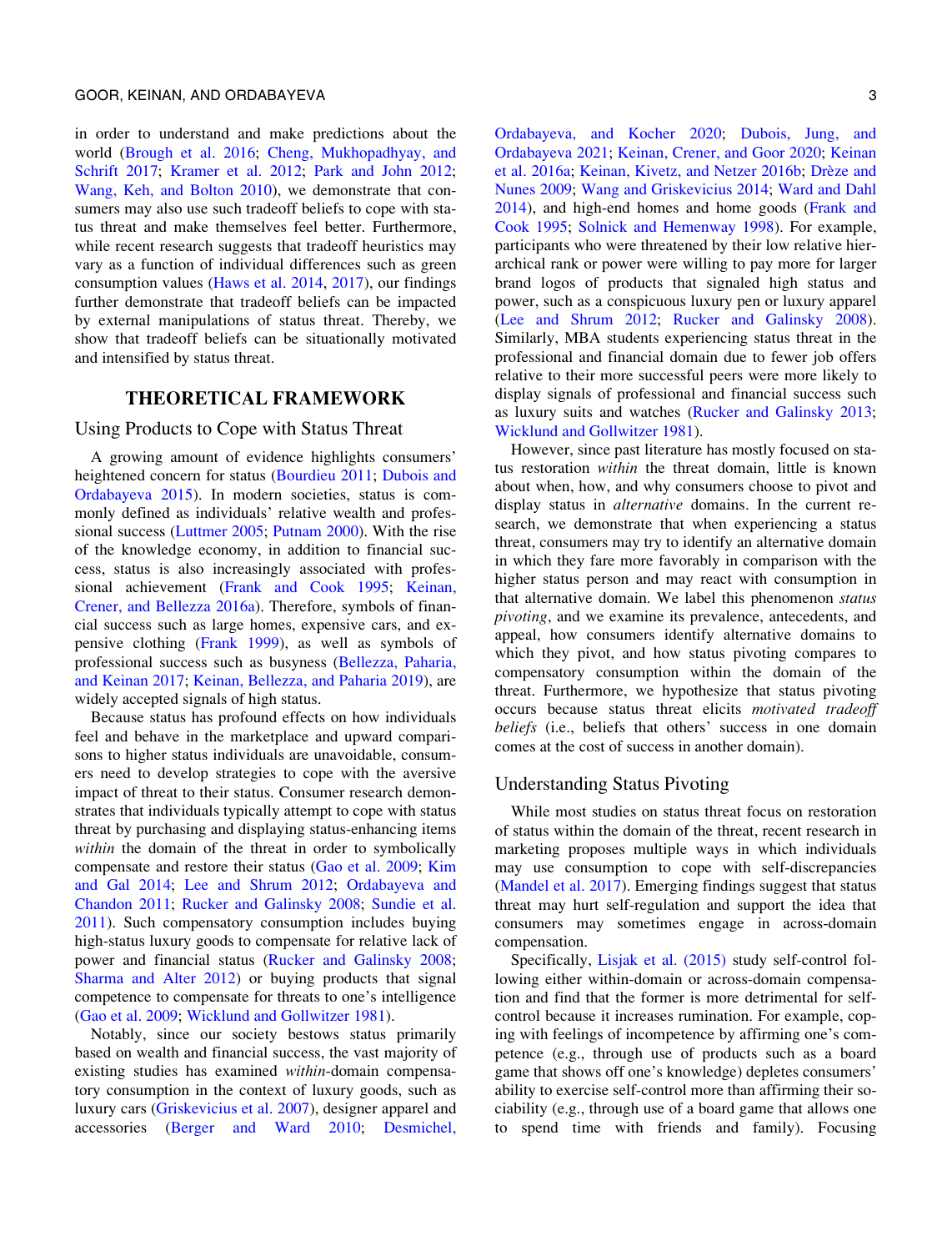exclusively on across-domain compensation, [Salerno,](#page-23-0) [Laran, and Janiszewski \(2019\)](#page-23-0) link different types of envy to self-improvement in an unrelated-to-threat domain. Importantly, these existing studies do not present participants with a direct choice between within-domain and across-domain compensation, leaving open the question of what consumers spontaneously prefer. The authors subsequently call for more work to investigate how consumers choose between within- versus across-domain compensation. These findings are consistent with the psychology literature on threat derogation, which gives respondents an opportunity to self-affirm in domains unrelated to the threat [\(Greenberg and Pyszczynski 1985](#page-22-0); [Vohs and](#page-23-0) [Heatherton 2001\)](#page-23-0). This literature demonstrates that individuals may attempt to cope with self-threat by devaluing the threat domain and inflating public descriptions of self in unrelated-to-threat domains.

We build on and extend this literature by addressing the following open questions: how consumers choose between within- and across-domain compensation, which alternative domains they spontaneously pivot to and why, when consumers favor one compensation strategy over the other, how different strategies compare in terms frequency of usage and perceived effectiveness, and how these compensatory behaviors manifest in natural real-world consumption settings.

To address these questions, our studies, contrary to prior research, give consumers the opportunity to consume both products that are associated with the domain of the threat as well as products associated with achievement in an alternative domain to the threat. We are thereby able to directly compare the appeal of status pivoting to status restoration within the threat domain. More specifically, we propose that under a status threat, if given the opportunity, consumers will prefer to display products that are associated with an alternative domain in which they fare more favorably compared with the source of the threat (i.e., consumers will engage in status pivoting). Importantly, we argue that motivated tradeoff beliefs may help consumers identify alternative domains in which they may fare more favorably. Accordingly, we examine which motivated tradeoffs consumers spontaneously focus on and which domains they spontaneously pivot to.

### Motivated Tradeoff Beliefs in Response to Status Threat

Prior research demonstrates that consumers hold lay theories (i.e., naïve beliefs) about tradeoffs that impact their judgment and behavior in a number of domains (e.g., [Wyer](#page-24-0) [2004\)](#page-24-0). For example, consumers believe in tradeoffs between the taste and effectiveness of pharmaceutical products such as cough medicine [\(Kramer et al. 2012\)](#page-22-0), and they more generally believe that there is no benefit (gain) without costs (pain) [\(Cheng et al. 2017\)](#page-21-0). Tradeoff beliefs can

help consumers make sense of the world and make predictions. For instance, the belief that there is a tradeoff between healthiness and tastiness leads people to choose less healthy foods ([Raghunathan et al. 2006\)](#page-23-0). Related literature on zero-sum heuristics ([Chernev 2007](#page-22-0)) suggests that people use compensatory reasoning when comparing attributes of similarly priced products. Notably, studies suggest that lay theories may be malleable. [Haws et al. \(2014\)](#page-22-0) show that consumers with strong green consumption values are less likely to subscribe to the belief about tradeoffs between products' sustainability and effectiveness.

We argue that beyond using tradeoff beliefs to make predictions and to justify purchases and preferences, such beliefs could be used as a coping mechanism to restore a positive self-view and boost status in response to status threat. People may generally hold beliefs that certain characteristics of individuals might be negatively correlated (e.g., warmth and competence; [Fiske et al. 1999\)](#page-22-0). However, we propose that consumers may be motivated to believe that one's success in one domain (financial and professional) must come at the expense of their failure in other domains (e.g., personal and social), particularly when that individual is a source of status threat. Therefore, adding to evidence about the malleability of tradeoff beliefs, we propose that these beliefs may vary as a function of external manipulations of status threat. These motivated tradeoff beliefs may help consumers identify an alternative domain in which they fare more favorably compared to the source of the threat; that is, while the source of the threat may be superior in one domain, consumers may feel superior to this source of the threat in an alternative domain. Furthermore, since these tradeoff beliefs are motivated by specific threats caused by upward comparison to higher status individuals, we expect these beliefs to specifically focus on the source of the threat, rather than on how the world works more generally. This is consistent with prior work ([Haws et al. 2014\)](#page-22-0) that showed that motivated tradeoffs are specific to the domain and subject in question (e.g., tradeoffs between products' green attributes and strength).

To explore real-world manifestations of motivated tradeoff beliefs in response to status threats (i.e., beliefs that high status in the financial and professional domain comes at the cost of success in alternative domains such as personal life and relationships), we interviewed consumers in Monaco, known as the home of some of the world's most affluent people. In this unique location, most consumers, even high-status and wealthy individuals, experience status threats, as they notice the often visible, luxurious lifestyles of the very affluent consumers around them. Interviewees  $(N = 34; 44\%$  female; 38% Monte Carlo residents) were asked whether they compare themselves with the wealthy people living in Monaco and were asked to explain why. The majority of respondents (73.5%) spontaneously generated a direct tradeoff between being affluent and lacking in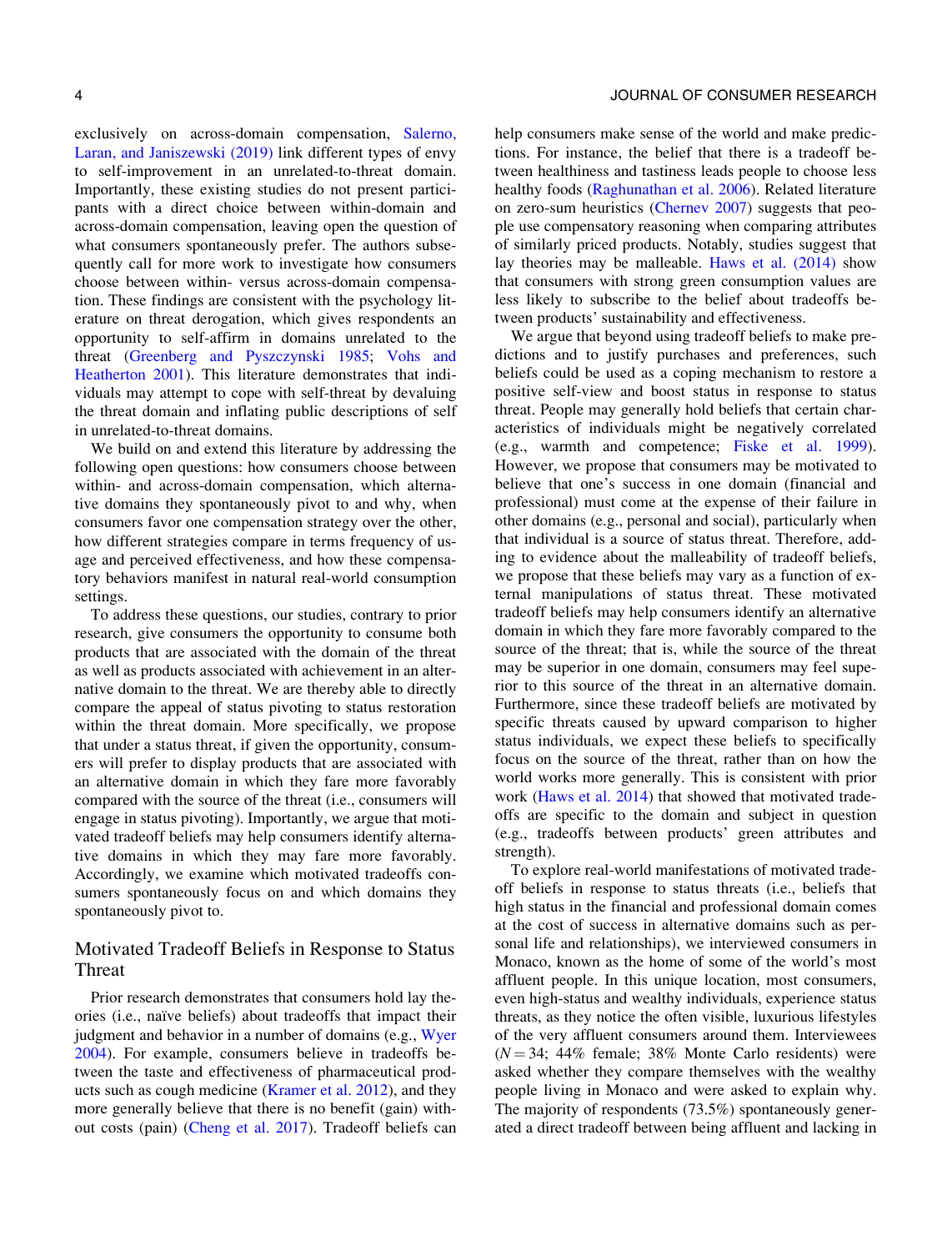#### GOOR, KEINAN, AND ORDABAYEVA 5

other important life domains. The tradeoffs they mentioned were specific to costs, sacrifices, and shortcomings associated with high financial status and wealth. The domain most frequently identified and emphasized was that status and wealth are associated with sacrifices and tradeoffs in social life and personal relationships, arguing that very wealthy people tend to be lonelier and are less likely to enjoy time with family and close friends. Other highly common domains were mental and physical health, values and moral behavior, and personality traits and characteristics. For example, a local woman argued, "[Wealthy people] don't have happy and faithful relationships." One man (Sweden) said, "Rich people cannot trust people, not even their friends," and another man (Italy) noted, "[They are] depressed and lonely, no sense of community." Interviewees also referred to affluent people's deficiencies in values and character. For example, a woman from France asserted, "Rich people are unethical and less helpful to others, and being helpful is what makes you happy. They are selfish [...] and cannot enjoy the important things anymore [...] They are more likely to be disappointed."

We found similar insights in additional populations and contexts. US undergraduates spontaneously generated tradeoff beliefs to cope with upward comparison with a more successful classmate, by suggesting that the successful classmate might be lacking in other life domains such as personal life, popularity, and physical fitness. For example, "I am far more personable than she is. I have had a boyfriend for about a year, while she has not had much luck in the dating world," and "I am running the Boston Marathon in April so I have the ability to run farther and have this rare experience." Similarly, online respondents spontaneously mentioned tradeoff beliefs. For example, "He might earn more than me, but I feel like I've lived life to the fullest and have had diverse experiences that I prefer over money." These qualitative insights provide initial evidence that tradeoff beliefs may be generated spontaneously, and they inspired the motivated tradeoff beliefs scale examined in the main studies.

Integrating these arguments and insights, we propose that consumers' motivated focus on tradeoffs that may exist between others' success in financial and professional domains and their failure in alternative domains will lead consumers to display status in these alternative domains. Specifically, consumers will display products associated with these alternative domains.

H1: Experiencing status threat can lead consumers to engage in status pivoting (i.e., restore status through consumption that highlights success and accomplishment in an alternative domain rather than the threat domain).

H2: Motivated tradeoff beliefs (i.e., that others' success in one domain comes at the cost of sacrifice or failure in another domain) can determine which domains consumers

Contributing to past work on coping strategies, we examine the relative prevalence and appeal of within-domain status restoration and status pivoting. We propose that, when both strategies are available, status pivoting can be more appealing than trying to restore status within the threat domain. This is because while status restoration within the threat domain may be challenging to achieve, status pivoting may be more appealing since it allows consumers to leverage their relative strength. This notion is consistent with prior findings that within-domain compensation may not be so effective and lead to self-control failures as it prompts consumers to ruminate on their lower status ([Lisjak et al. 2015](#page-23-0)). Furthermore, status restoration within the threat domain might have psychological costs and make consumers feel like impostors when they display a high-status product that they do not feel entitled to have ([Goor et al. 2020](#page-22-0)).

H3: Consumers experiencing status threat will prefer status pivoting to an alternative domain over status restoration within the threat domain.

### Boundary Conditions

We explore the role of attainability of high status in the threat domain. Prior studies suggest that attainability of goals impacts motivation: attainable goals generate higher likelihood of goal pursuit than unattainable goals [\(Kivetz,](#page-22-0) [Urminsky, and Zheng 2006\)](#page-22-0). Comparison targets that are perceived to be achievable boost assimilation to the target and motivation to pursue the target's success, whereas targets that are deemed unachievable produce contrast from the target ([Lockwood and Kunda 1997;](#page-23-0) [Mandel, Petrova,](#page-23-0) [and Cialdini 2006\)](#page-23-0). Thus, in the context of professional and financial success, when the success of the higher status individual is attainable, consumers may be motivated to pursue status in a similar way, but when it is impossible to keep up with the Joneses, consumers may prefer alternative routes to restore their status. Notably, perceptions of attainability of high status are not always objective (e.g., based on individuals' earning potential and income), but are often subjective and vary as a function of personality characteristics and context [\(Goor et al. 2020](#page-22-0); [Kristofferson,](#page-22-0) [Lamberton, and Dahl 2018;](#page-22-0) [Paharia et al. 2011](#page-23-0)). We examine the role of objective and subjective attainability of high status within the threat domain and predict that when high status is attainable, consumers are less likely to engage in status pivoting.

H4: High (vs. low) attainability of status in the threat domain attenuates the effect of status threat on preference for status pivoting.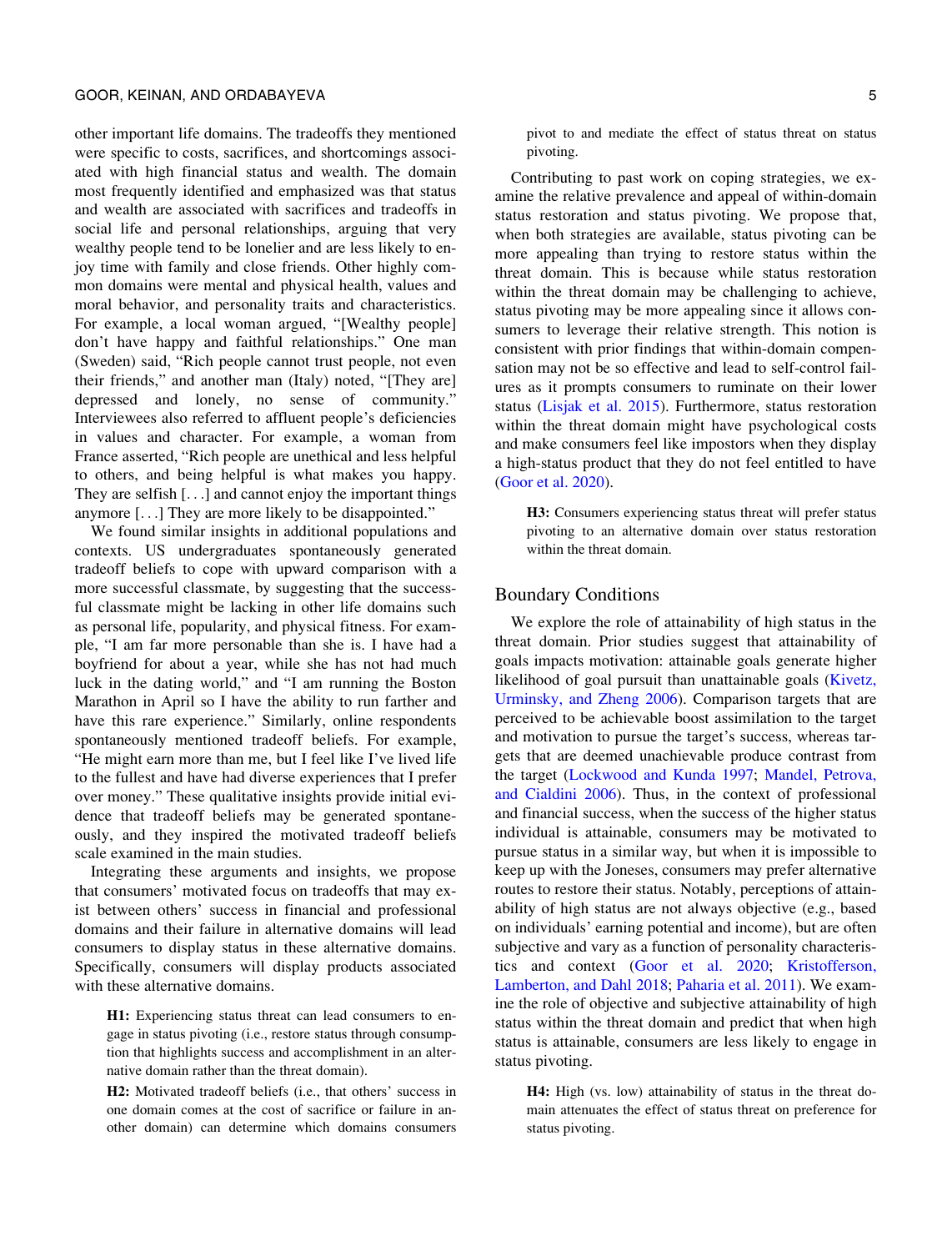

To further support our psychological mechanism and to rule out alternative accounts, we examine the impact of explicitly highlighting the existence of tradeoffs across domains. While we propose that people spontaneously generate tradeoff beliefs in response to status threat, we expect that observing poor performance of the source of the threat in an alternative domain may further validate these beliefs and boost consumers' tendency to engage in status pivoting. Thus, interestingly, mentioning that somebody else might perform poorly in a certain domain can impact what consumers choose to signal about themselves. In sum,

H5: When experiencing status threat, learning about the poor performance of the source of the status threat in an alternative domain strengthens preference for status pivoting.

Figure 1 summarizes our conceptual framework.

### Summary of Studies

Ten studies combining field and lab experiments, observational methods, incentive-compatible designs, qualitative interviews, and an analysis of social media posts explore the status pivoting phenomenon across different participant populations and status threat contexts. Table 1 provides an overview of the studied populations and tested hypotheses. Study 1 examines motivated tradeoff beliefs posted on social media in response to status threat. Using a netnographic analysis, we document which alternative domains are more frequently mentioned and show that tradeoff beliefs are not only frequently recommended as a coping strategy but also more appealing than within-domain status restoration. Studies 2A–2C demonstrate the status pivoting phenomenon in field settings and the mediating role of motivated tradeoff beliefs. Study 3 uses an incentivecompatible choice paradigm and demonstrates that status pivoting is preferred to within-domain status restoration. Studies 4A and 4B test the moderating role of perceived and actual attainability of higher status. Studies 5A and 5B examine the role of externally highlighting others' poor performance in the alternative domain as well as rule out alternative explanations. We conclude with study 6, which demonstrates that status pivoting enables more effective coping with status threat than within-domain status restoration.

### STUDY 1: EXPLORATORY NETNOGRAPHIC ANALYSIS OF PIVOTING TO ALTERNATIVE DOMAINS

This study examined posts on social media. We analyzed individuals' comments on a Quora.com discussion forum about how one should cope with status threat. We assessed whether in this natural environment individuals spontaneously mentioned motivated tradeoff beliefs and recommended status pivoting to alternative domains that were associated with tradeoffs. This unique real-world setting allowed us to assess the prevalence of the phenomenon, and since each Quora comment is ranked and rated by readers, we were able to assess the appeal of status pivoting to an alternative domain versus restoring status within the threat domain.

### Method

We recorded and coded the comments posted in an online discussion on Quora.com, a popular user-generated platform that collects individuals' questions and answers about various topics. The examined discussion about how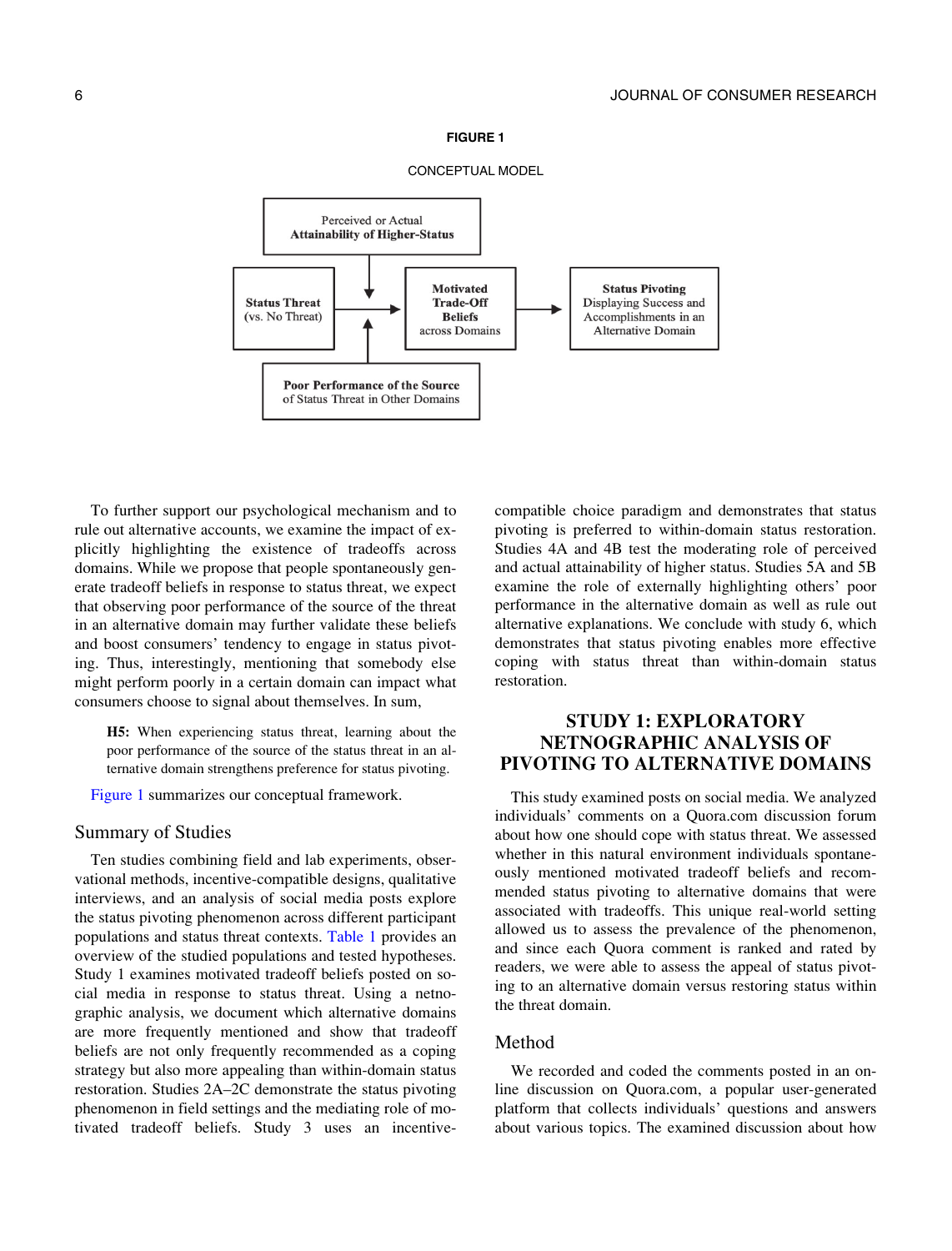OVERVIEW OF STUDIES-STUDY 1: EXPLORATORY NETNOGRAPHIC ANALYSIS OF PIVOTING TO ALTERNATIVE DOMAINS OVERVIEW OF STUDIES—STUDY 1: EXPLORATORY NETNOGRAPHIC ANALYSIS OF PIVOTING TO ALTERNATIVE DOMAINS

| Study                | Participants                                                    | Hypotheses                                     | <b>N</b> /status threat                                                                                                         | DV <sub>S</sub>                                                                                                                                                                                                                                                  | Mediation, moderation                                                                                                                       |
|----------------------|-----------------------------------------------------------------|------------------------------------------------|---------------------------------------------------------------------------------------------------------------------------------|------------------------------------------------------------------------------------------------------------------------------------------------------------------------------------------------------------------------------------------------------------------|---------------------------------------------------------------------------------------------------------------------------------------------|
| Study 1: netnography | Analysis of posts and "likes"<br>on social media                | hypothesis 3<br>Hypothesis 1,                  | Comparison to a more suc-<br>cessful peer                                                                                       | status in the threat domain versus<br>Prevalence and appeal of restoring<br>boosting status in an alternative<br>domain                                                                                                                                          |                                                                                                                                             |
| Study 2A: field      | Cars of golfers in<br>Switzerland                               | Hypothesis 1                                   | versus an inexpensive car<br>Ownership of an expensive                                                                          | naling status within threat domain<br>Display of car bumper stickers sig-<br>versus in alternative domains                                                                                                                                                       |                                                                                                                                             |
| Study 2B: field      | <b>Boston Marathon runners</b>                                  | Hypothesis 1                                   | Comparison to an owner of<br>an expensive car                                                                                   | sticker indicating completion of the<br>Intentions to display a car bumper<br>Boston Marathon ("26.2")                                                                                                                                                           |                                                                                                                                             |
| Study 2C             | Online respondents                                              | hypothesis 2<br>Hypothesis 1,                  | major versus minor mone-<br>Comparison to a winner of a<br>tary prize                                                           | stickers emphasizing alternative<br>Intentions to display car bumper<br>domains                                                                                                                                                                                  | Mediator: motivated tradeoff<br>beliefs                                                                                                     |
| Study 3              | Online respondents                                              | hypothesis 3<br>Hypothesis 1,                  | versus less professionally<br>and financially successful<br>classmate who is more<br>Comparison to a former                     | Choice of a mug (incentive-compati-<br>friendships (alternative domain)<br>ble) that highlights either:<br>career (threat domain)                                                                                                                                |                                                                                                                                             |
| Study 4A             | Online respondents                                              | hypothesis 3,<br>hypothesis 4<br>Hypothesis 1, | versus less professionally<br>more versus less money<br>classmate who is more<br>successful and makes<br>Comparison to a former | Choice of coffee tagline that high-<br>professional life (threat domain)<br>friendships (alternative domain)<br>lights either:                                                                                                                                   | Moderator: subjective attain-<br>ability of high status in<br>threat domain<br>(manipulated)                                                |
| Study 4B             | Qualtrics panel of consum-<br>ers with diverse income<br>levels | hypothesis 3,<br>hypothesis 4<br>Hypothesis 1, | classmate who does ver-<br>sus does not have a very<br>Comparison to a former<br>high income                                    | professional success (threat domain)<br>compatible) that highlights either:<br>2. Choice of a keychain (incentive-<br>friendships (alternative domain)<br>1. Choice of photo for reunion<br>professional LinkedIn picture<br>social Facebook picture<br>website: | Moderator: objective attain-<br>threat domain (income)<br>ability of high status in                                                         |
| Study 5A             | Online respondents                                              | Hypothesis 1,<br>hypothesis 3,<br>hypothesis 5 | Gifting to a friend who is<br>experiencing a status<br>threat in academic<br>performance                                        | family and social life (alternative<br>professional life (threat domain)<br>Gifting charms highlighting:<br>neutral (control domain)<br>domain)                                                                                                                  | status threat in an alterna-<br>mance of the source of<br>Moderator: poor perfor-<br>tive domain                                            |
| Study 5B             | Online respondents                                              | hypothesis 2,<br>hypothesis 5<br>Hypothesis 1, | Status threat in academic<br>performance                                                                                        | nterest in charms highlighting athlet-<br>ics (alternative domain)                                                                                                                                                                                               | status threat in an alterna-<br>Mediator: motivated tradeoff<br>mance of the source of<br>Moderator: poor perfor-<br>tive domain<br>beliefs |
| Study 6              | Qualtrics panel of working<br>parents                           |                                                | Comparison (vs. no compar-<br>ison) to successful former<br>classmate                                                           | Perceived effectiveness of using<br>parenthood (alternative domain)<br>professional life (threat domain)<br>iPhone covers highlighting:                                                                                                                          |                                                                                                                                             |

## GOOR, KEINAN, AND ORDABAYEVA 7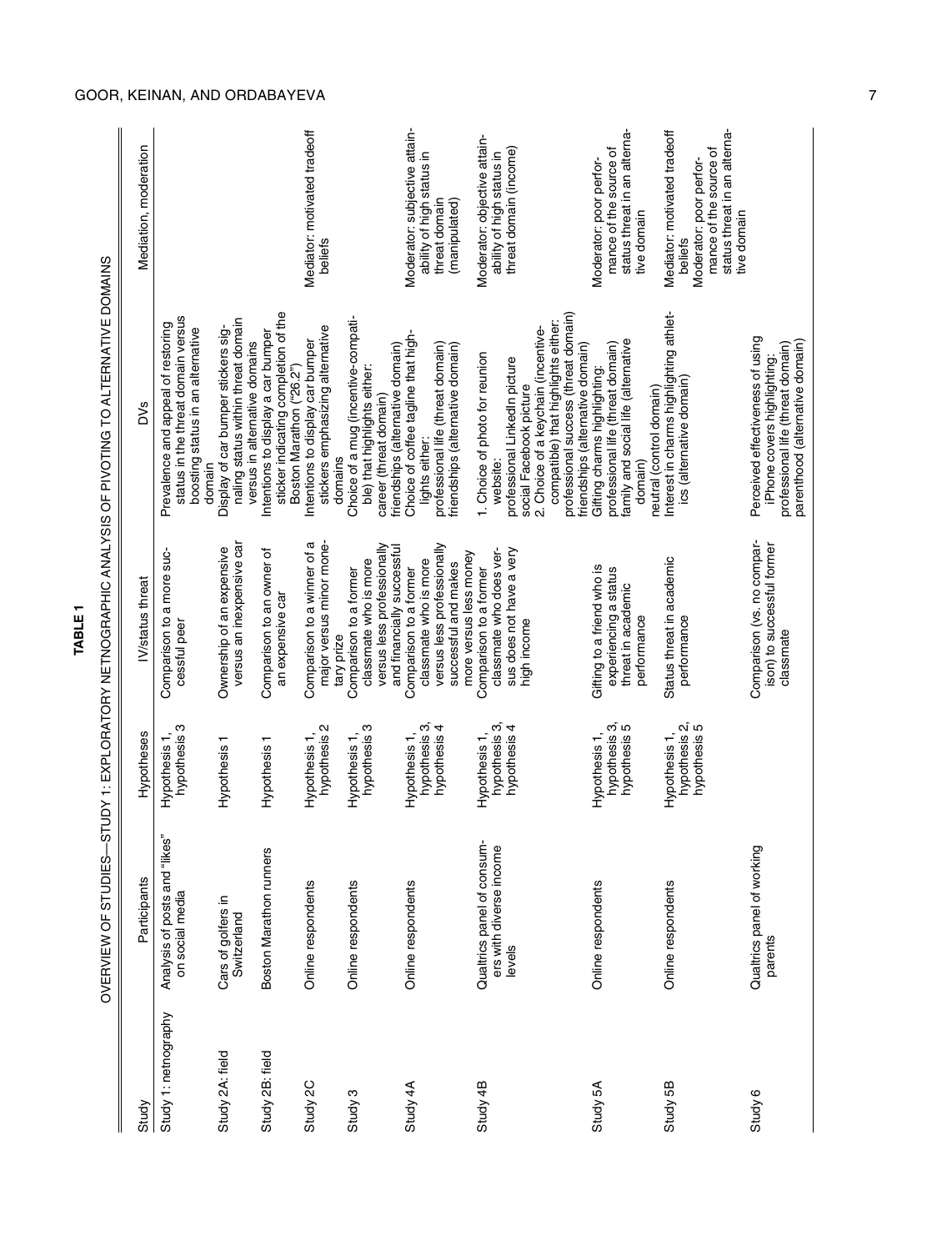to cope with status threat was started by a Quora user, who asked: "How can you overcome your envy of people who are your age but are far more successful?" (retrieved on September 9, 2016). We focused on this specific Quora discussion thread because it examined a common status threat experienced by many people and therefore attracted numerous responses that allowed us to conduct a quantitative analysis and comparison of the responses. This question had a large number of responses compared to other queries (217 responses). Then, a research assistant, blind to the hypotheses, coded each post and recorded whether the post recommended coping with status threat by focusing on restoring status via: (1) the threat domain (professional and financial status) or (2) an alternative domain.

We included two additional measures that served as objective proxies of the appeal of these two coping strategies based on Quora's "views" and "upvotes" features. Users on the platform can post responses, view other people's responses, and upvote ("like") responses. For each comment, a view is recorded if a user has viewed a feed for a period of time or clicked to expand it. Thus, the number of views represents the popularity and usefulness of the answer and measures users' revealed preferences, as it records actual viewing behavior and time spent on reading each post. Moreover, we recorded the number of upvotes (i.e., users' "likes") for each comment, which represents a more explicit endorsement of the post and its content. In addition, we coded the number of words in each post to control for the length of the posts.

#### Results

Frequency of Coping Strategies. In total, 25.3% of the responses (55 responses) discussed coping by restoring status within the domain of the status threat (i.e., professional or financial status) and 48.8% (106 responses) discussed coping by pivoting to an alternative domain. These two groups included a small number of responses (8.8%, 19 responses) that mentioned both. The remaining responses (34.6%, 75 responses) were not related to either the domain of the threat or an alternative domain. A chi-square test confirmed that pivoting to an alternative domain was mentioned more frequently than restoring status within the threat domain ( $\chi^2 = 6.03, p = .014$ ).

Appeal of Coping Strategies. To account for skewed distributions of the views and upvotes data ( $M_{\text{views}} =$ 1,819.71, Med<sub>views</sub> = 234;  $M_{\text{upvotes}}$  = 38.18, Med<sub>upvotes</sub> = 2), we log-transformed both variables for the analysis. [Figure 2](#page-8-0) illustrates the views and upvotes received by posts about status restoration within the threat domain and status pivoting. First, a two-way analysis of variance (ANOVA) on post views with authors' recommendation to focus on alternative domains (yes vs. no) and recommendation to focus on the status threat domain (yes vs. no) as fixed factors

revealed a significant effect of focusing on an alternative domain  $(F(1, 213) = 12.74, p < .001, \eta_{p}^{2} = .056)$ . The appeal of the strategy increased if posts recommended highlighting status in alternative domains ( $M = 2.57$ , SD = .57) than if they did not  $(M = 2.29, SD = .59, d = .490)$ . The effects of advising the status threat domain  $(F(1, 213))$  $= .99, p = .320, \eta_{\rm p}^2 = .005$  and of the interaction between mentions of alternative domains and the threat domain were not significant  $(F(1, 213) = .68, p = .409, \eta_p^2 = .409)$ .003). Importantly, the effect of advising alternative domains on the post's appeal was significant and positive both when restoration of status within the threat domain was mentioned  $(F(1, 53) = 5.70, p = .021, \eta_{p}^{2} = .097)$  and when it was not  $(F(1, 160) = 8.27, p = .005, \eta_p^2 = .049)$ . In contrast, the effect of restoring status within the threat domain on the post's appeal was not significant when alternative domains were mentioned  $(F(1, 104) = 1.43, p =$ .234,  $\eta_p^2 = .014$ ) and when they were not  $(F(1, 109) = .02$ ,  $p = .895$ ,  $\eta_p^2 < .001$ ). These results held when controlling for authors' gender, length of post, sharing personal experience, and use of videos or images.

Second, a two-way ANOVA on users' upvotes with authors' recommendation to focus on alternative domains (yes vs. no) and recommendations to focus on the status threat domain (yes vs. no) as fixed factors revealed a significant effect of focusing on alternative domains  $(F(1,$  $213) = 7.66$ ,  $p = .006$ ,  $\eta_p^2 = .035$ ): the appeal of the coping strategy increased when posts recommended restoring status in alternative domains ( $M = .65$ , SD = .61) than when they did not ( $M = .45$ , SD = .47,  $d = .375$ ). The effect of restoring status within the threat domain on appeal was not significant ( $F(1, 213) = .66$ ,  $p = .417$ ,  $\eta_p^2 = .003$ ), and neither was the effect of the interaction  $(F(1, 213) = .46, p =$ .499,  $\eta_p^2 = .002$ ). The effect of recommending alternative domains on appeal was significant and positive when restoration of status within the threat domain was mentioned  $(F(1, 53) = 4.36, p = .042, \eta_{\rm p}^2 = .076)$  and when it was not  $(F(1, 160) = 4.47, p = .036, \eta_p^2 = .027)$ . The effect of focusing on the threat domain on appeal was not significant when alternative domains were mentioned  $(F(1, 104))$ .73,  $p = .396$ ,  $\eta_p^2 = .007$ ) and when they were not ( $F(1, 0)$ )  $109$ ) = .02,  $p = .901$ ,  $\eta_p^2 < .001$ ). These results held when controlling for authors' gender, length of post, sharing personal experience, and use of videos or images.

Domains of Coping Strategies. To further assess the common alternative domains used for status pivoting, we coded which alternative domains were mentioned in the posts. The most common domain for status pivoting was personal relationships, popularity, and social life (32 posts, i.e., 30.2% mentioned these alternative domains for coping with status threat). For example, one user wrote, "The chairman of a company for which I once worked recalled that his early and large success alienated him from family and childhood friends." Other domains for status pivoting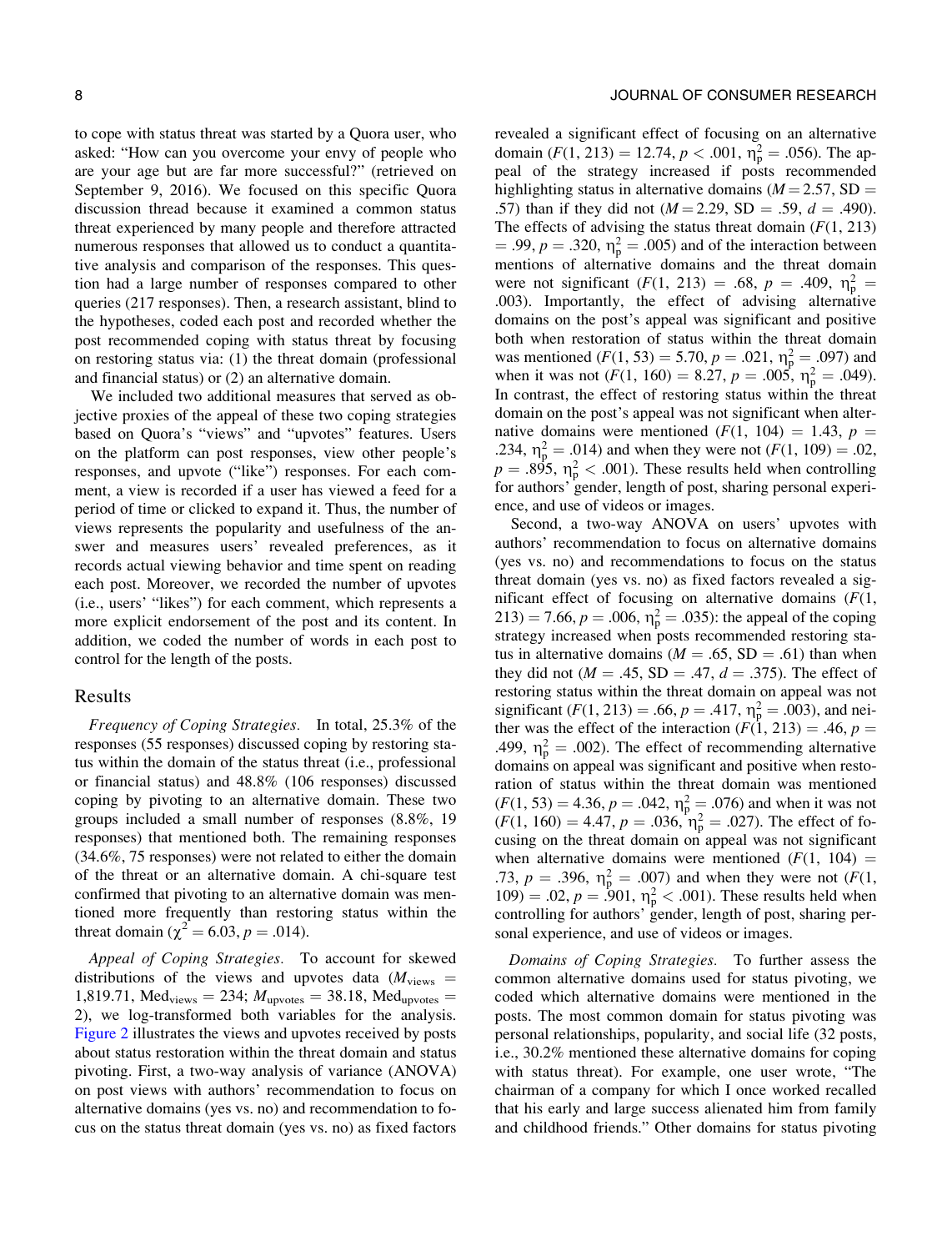<span id="page-8-0"></span>STUDY 1: APPEAL OF STATUS PIVOTING TO ALTERNATIVE DOMAIN AND STATUS RESTORATION WITHIN THREAT DOMAIN (A: VIEWS; B: UPVOTES)



included physical health (mentioned in 16 posts; i.e., 15.1% of posts) and mental wellness and lack of happiness (mentioned in 25 posts; i.e., 23.6%). For example, one user wrote, "Celebrities and other wealthy also have heartbreak, divorce, abuse, even suicide. Life can be harder for them believe it or not because when you hit the heights & are still not happy, there's no options," and "the more successful guy has more stuff you don't want like an illness or something else u don't want." Twenty-two posts (20.8%) mentioned personal character and moral values. For example, one user wrote, "Your successful peer may be more inauthentic than you, more willing to say things s/he doesn't believe, more willing to hurt others [...] Your successful peer may be harder working or more clearly focused than you, more willing to give up other interests, other pleasures." Some posts explicitly mentioned tradeoffs, but could not be categorized in a specific life domain; for example, "If you know them well enough you would likely see that they are either failing miserably in certain portions of their life or they have had some awful events in the past you would rather avoid."

### Discussion

Study 1 provided evidence for status pivoting in a realworld natural setting. It showed that focusing on alternative domains in response to threat is not only common, but that it is also appealing. Additionally, study 1 identified social life and physical and mental well-being as common alternative domains that people pivot to when threatened by upward comparisons to more successful peers.

Studies 2A–2C use a multimethod approach to examine how car bumper stickers can be used as a form of status pivoting. Specifically, we examine whether consumers who experience status threat resulting from upward comparisons to wealthy individuals may use car bumper stickers to display success and accomplishments in alternative domains (e.g., the "26.2" stickers that signal successfully completing a marathon run).

Study 2A is an observational study conducted in the field examining actual use of bumper stickers on cars. Study 2B is a field study with marathon runners. Study 2C is a controlled experiment manipulating upward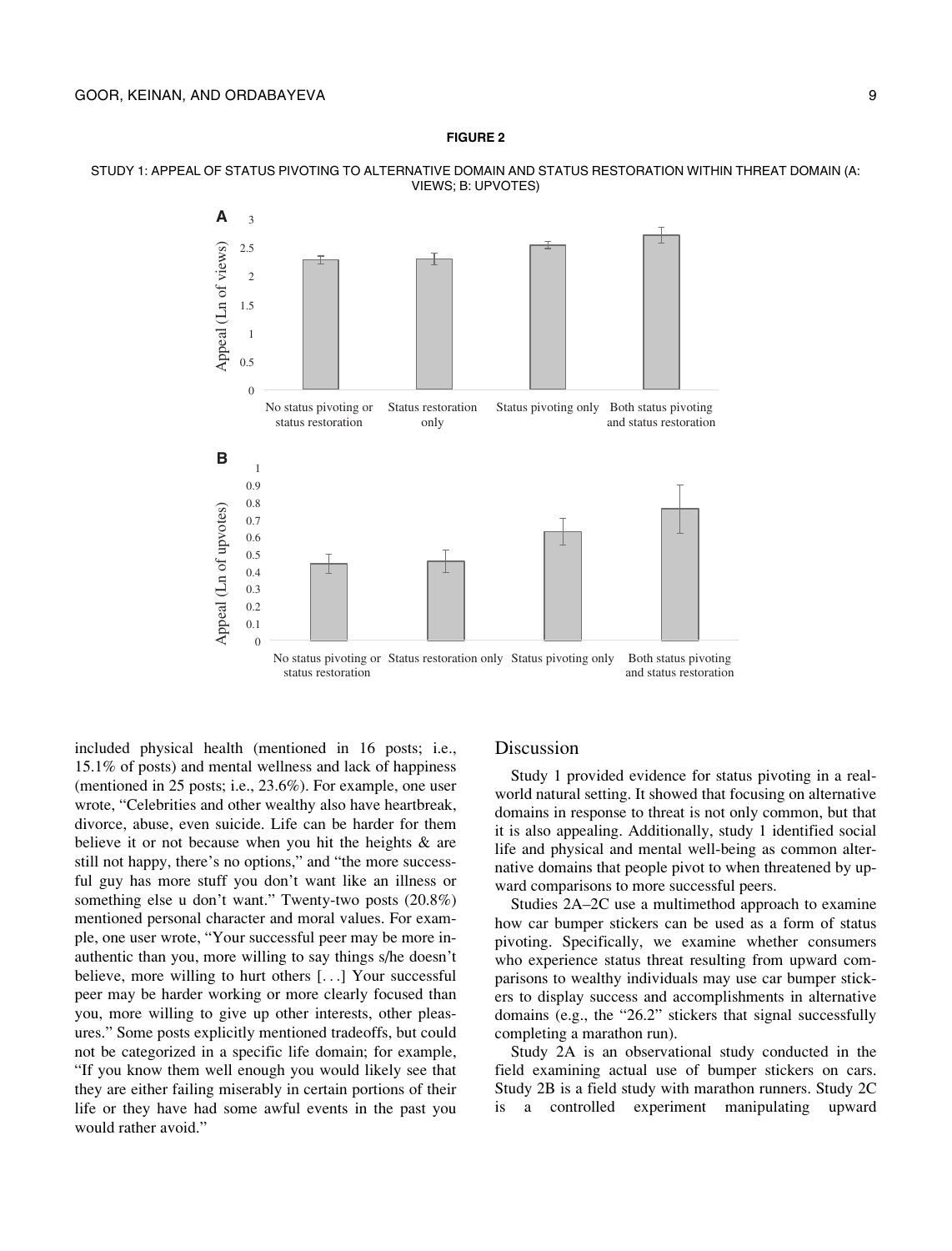comparison to a wealthy individual and demonstrating the mediating role of motivated tradeoff beliefs.

### STUDY 2A: STATUS PIVOTING AMONG GOLFERS IN SWITZERLAND

The goal of this observational field study was to examine the use of car bumper stickers in status pivoting. Bumper stickers allow car owners to display a variety of achievement, values, interests, identities, and affiliations. For example, marathon runners often display the iconic "26.2" sticker on their car to signal that they have successfully completed a 26.2 mile marathon.

While owners of luxury cars are able to display their status by driving a conspicuously expensive car, owners of nonluxury cars may need to find alternative ways to display status, and may use car bumper stickers as a form of status pivoting—highlighting alternative life domains. Based on our pilot studies and study 1, the alternative domains individuals pivot to (when experiencing status threat) often include personal relationships, activities, and values (such as emphasis on family, morality, and spirituality). Additionally, research on collectible experiences [\(Keinan and Kivetz 2011\)](#page-22-0) suggests that accumulating memorable and unique nonvocational experiences (completing a race, engaging in extreme sports, visiting exotic travel destinations), may be an alternative way to enhance self-worth. We predicted that owners of nonluxury cars would be more likely to display car bumper stickers in alternative domains (i.e., highlighting relationships, values, and collectable experiences vs. wealth and financial status).

### Method

The study was conducted in Crans-Montana, one of Switzerland's largest and most luxurious resort towns. Crans is described by the New York Times as "glamorous," "swank and stylish," full of luxury boutiques and jewelry stores [\(Weinberger 1999](#page-24-0)). On the streets of Crans, it is very common to see expensive luxury cars such as Jaguars, Porsches, and Ferraris. Crans also has a long golfing tradition and is home of the 18-hole Severiano Ballesteros golf course.

The study examined cars that were parked in the visitor parking lots around the golf club. We analyzed 97 cars that had at least one bumper sticker, resulting in a total of 113 stickers. We coded the car brand and the content of the stickers. Car brands were coded as more expensive (i.e., luxury or premium brands: Audi, BMW, Jaguar, Land Rover, Lexus, Mercedes, Mini Cooper, Porsche, and Volvo) or less expensive (i.e., mainstream brands: Chevrolet, Citroën, Corsa, Dacia, Ford, Fiat, Honda, Hyundai, Kia, Lancia, Masda, Mitsubishi, Peugeot, Renault, Smart, Subaru, Suzuki, Toyota, and Volkswagen).

#### Results and Discussion

An analysis of sticker categories revealed three common categories: stickers related to golf which is traditionally linked to luxury and financial status, stickers related to collectable experiences (travel destinations, extreme sports, etc.), and stickers related to family, social causes, and spirituality. The collectable experiences stickers included travel destinations (e.g., Ireland, Cuba, Hawaii, Miami, St. Moritz, and Zermatt), extreme sports and other activities and events (e.g., diving, Swiss sliding, paragliding, wrestling, skiing, and snowboarding), and famous sport and music events (e.g., FIFA World Cup, music festivals, car racing, and Olympics). The family, social causes, and spirituality stickers included names of children, social causes, as well as religious symbols. See [figure 3](#page-10-0) for examples of stickers in each of the three domains and [figure 4](#page-10-0) for the proportion of stickers displayed on luxury and nonluxury cars that were classified in each of these three categories.

As predicted, luxury car owners were less likely to signal their status in alternative domains. Stickers associated with alternative domains (collectable experiences as well as family, social causes, and spirituality) were more likely to be displayed on nonluxury rather than luxury cars, and stickers signaling status in the threat domain (golf associated with financial status) were more likely to be displayed on luxury rather than nonluxury cars. Specifically, stickers associated with alternative (vs. threat) domains were more likely to be displayed by owners of nonluxury cars (alternative domains: 83.6% vs. threat domain: 16.4%) than by owners of luxury cars (alternative domains: 35.0% vs. threat domain: 65.0%;  $\chi^2(1) = 27.30, p < .001$ ).

Consistent with our theorizing, study 2A demonstrated that owners of less expensive cars are more likely to use and publicly display car bumper stickers that signal status in alternative domains to wealth. The study also suggested that bumper stickers are commonly used to conspicuously display achievement in alternative domains. This study thus provided correlational evidence for status pivoting. To demonstrate a causal relationship, in the next study we manipulate status threat and examine its impact on displaying status via car bumper stickers.

### STUDY 2B: STATUS PIVOTING AMONG MARATHON RUNNERS

In study 2B, we sought to experimentally manipulate status threat (vs. control) and demonstrate its effect on status pivoting. Specifically, we examined whether consumers who experience status threat resulting from upward comparisons with wealthy individuals might use car bumper stickers to display success and accomplishments in alternative domains. The exploratory interviews that we conducted with undergraduate students mentioned in the Theoretical section showed that people highlight races they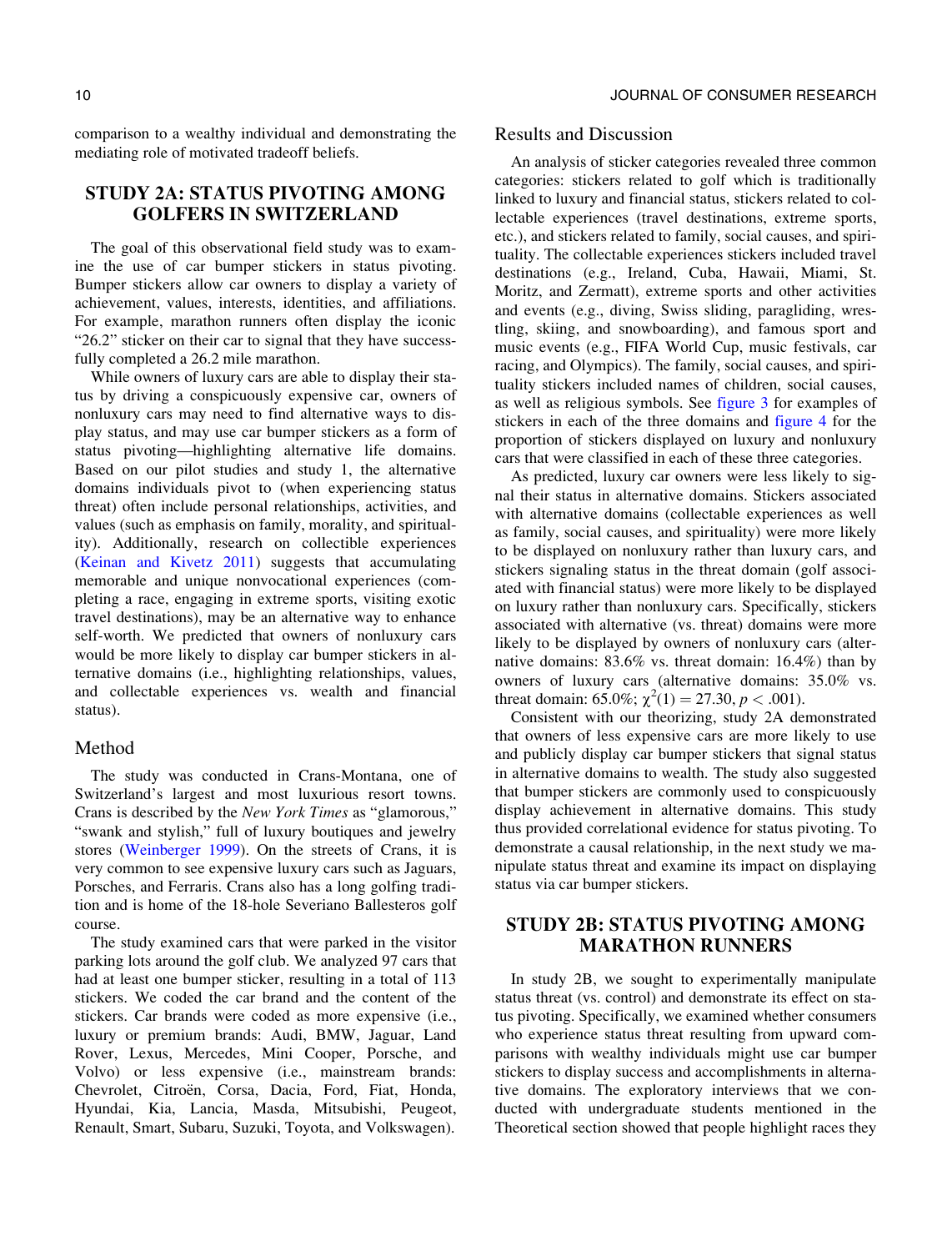#### <span id="page-10-0"></span>STUDY 2A: EXAMPLES OF CAR BUMPER STICKERS DISPLAYED ON CARS IN AFFLUENT GOLF RESORT TOWN OF CRANS-MONTANA



#### FIGURE 4

#### STUDY 2A: USING CAR BUMPER STICKERS TO SIGNAL STATUS IN ALTERNATIVE DOMAINS

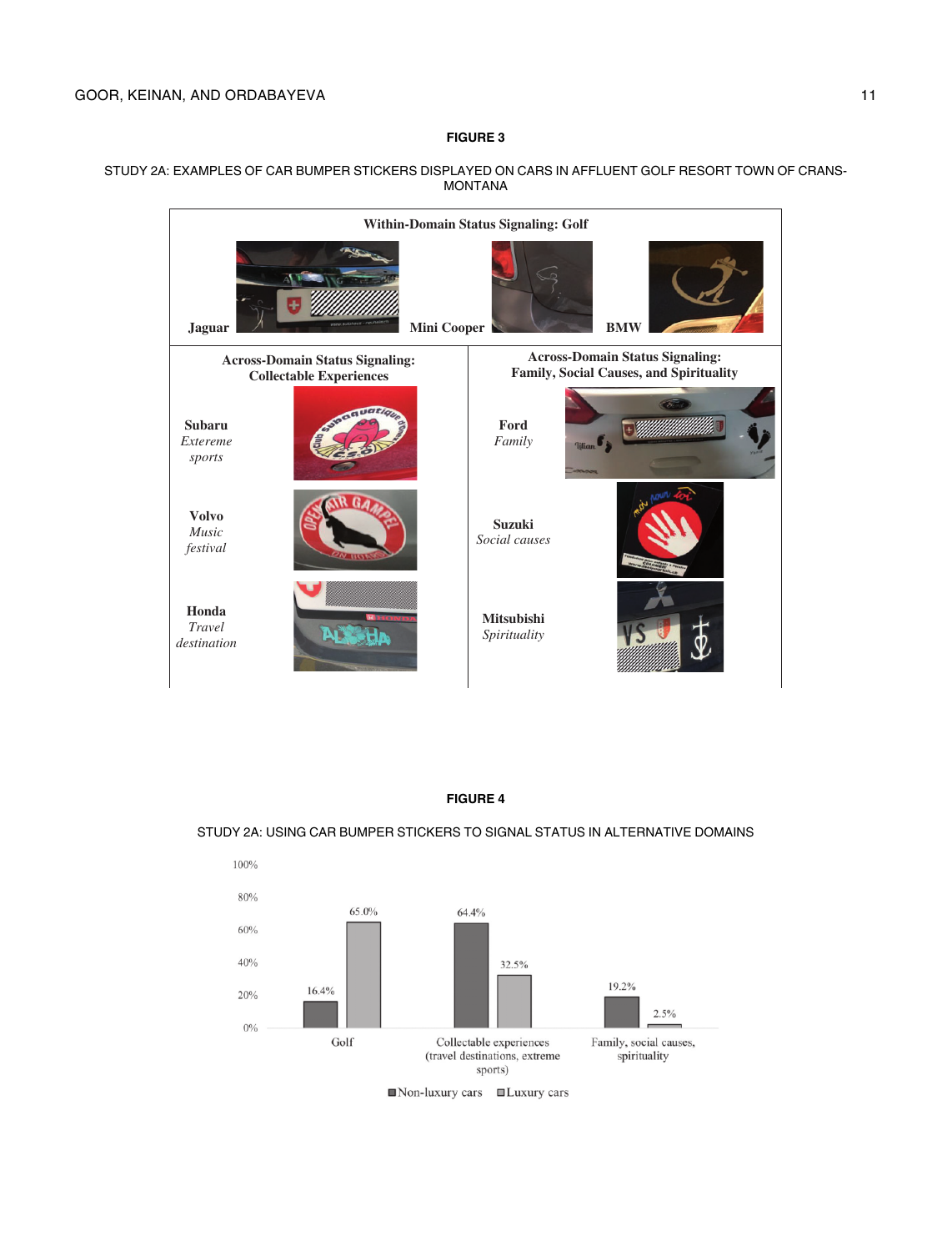explore marathons and physical wellness as an alternative domain of status pivoting. Furthermore, the field setting of a marathon run allowed us to examine a population of consumers who have a salient relative strength in an alternative (nonwealth) domain. Thus, study 2B examined Boston Marathon runners' intentions to use a real product ("26.2" sticker, which signals successfully completing the marathon) that they received as a reward for participation.

#### Method

We surveyed 74 marathon runners (40.6% female;  $M_{\text{age}}$  $=$  45.1) during the Boston Marathon prerace exposition. Participants completed a survey while waiting in line to collect their marathon bib number to pin on their shirts. To manipulate status threat, participants were randomly assigned to one of two conditions: status threat versus control. In the status threat condition, runners were asked to think of someone they knew who had a very expensive car and to describe that car. In the control condition, they were not given any prompt and were not asked to make that upward comparison. The dependent variable was the intention to use and display a "26.2 Boston Marathon" sticker that respondents received for participation. A three-item scale measured interest in displaying the sticker (display sticker on the car, laptop, at work from  $1 =$  "not interested at all" to 7 = "very interested";  $\alpha = .56$ ,  $M = 4.08$ , SD = 1.86).

#### Results and Discussion

Consistent with hypothesis 1 and the notion of status pivoting, status threat increased participants' interest in displaying the marathon sticker; that is, signaling status in an alternative domain ( $M = 4.51$ , SD = 1.92) compared to the control condition ( $M = 3.65$ , SD = 1.72,  $d = .474$ ;  $F(1,72) = 4.16, p = .045, \eta_p^2 = .055$ .

Study 2B demonstrated the status pivoting phenomenon in the field with a real product. In study 2C, we further examine the effect of status threat on status pivoting and we test the mediating role of motivated beliefs about tradeoffs across domains—specifically, the belief that greater wealth is negatively associated with success and performance in other life domains.

### STUDY 2C: PROCESS BEHIND PIVOTING WITH CAR BUMPER STICKERS

Study 2C had two goals. First, the study tested in a controlled setting how status threat arising from upward comparison to wealthy individuals impacts status pivoting, that is, the display of products associated with alternative domains. Second, the study examined the mediating role of motivated tradeoff beliefs.

#### Method

We recruited 179 car owners (48.3% female;  $M_{\text{age}} =$ 37.9) on Amazon Mechanical Turk for a small payment. Participants were randomly assigned to a status threat (vs. no threat) condition. In the status threat condition, participants imagined that one of their coworkers had won a large amount of money (\$100,000) in a lottery. In the no threat condition, the coworker won a smaller amount of money (\$1,000). To measure motivated tradeoff beliefs, after reading the scenario, participants indicated how likely wealth was to lead to problems in different life domains using a five-item scale that captured the alternative domains mentioned by respondents in study 1 (relationships with family, character and values, trusting people, spirituality, being nice and sincere;  $1 =$  "extremely unlikely" to  $7 =$ "extremely likely"; Cronbach's  $\alpha = .93$ ,  $M = 3.24$ , SD = 1.54). To measure status pivoting, participants indicated their interest in displaying bumper stickers on their cars (1  $=$  "not at all" to 7 = "very much";  $\alpha = .90$ ,  $M = 2.71$ , SD  $= 1.73$ ). The domains of bumper stickers were based on study 2A findings ("a race or a walk you participated in," "favorite charity," "spirituality or religion," and "social values").

#### Results

Alternative status signaling: Bumper stickers. An ANOVA on intention to display bumper stickers (averaged across the four stickers) with status threat (vs. no threat) as a fixed factor revealed a significant effect  $(F(1, 177))$  = 4.77,  $p = .030$ ,  $\eta_p^2 = .026$ ). As expected (hypothesis 1), participants were more interested in putting stickers that display alternative domains in the status threat  $(M = 2.98$ ,  $SD = 1.77$ ) than in the control condition ( $M = 2.42$ , SD = 1.64,  $d = .33$ ).

Process. An ANOVA on motivated tradeoff beliefs with status threat (vs. no threat) as a fixed factor revealed a significant effect  $(F(1, 177) = 65.25, p < .001, \eta_{p}^{2} = .269)$ . As expected (hypothesis 2), participants in the status threat condition were more motivated to believe in tradeoffs between wealth and other life domains  $(M = 4.03, SD =$ 1.15) than participants in the no threat condition ( $M = 2.43$ ,  $SD = 1.48$ ,  $d = 1.21$ ). A mediation analysis (Model 4 in Process with 10,000 Bootstrap samples; [Hayes and](#page-22-0) [Scharkow 2013](#page-22-0)) revealed that motivated tradeoff beliefs mediated the interest in displaying status in alternative domains  $(a \times b = .8421, SE = .1815, 95\% \text{ CI} = [.4974-$ 1.2048]).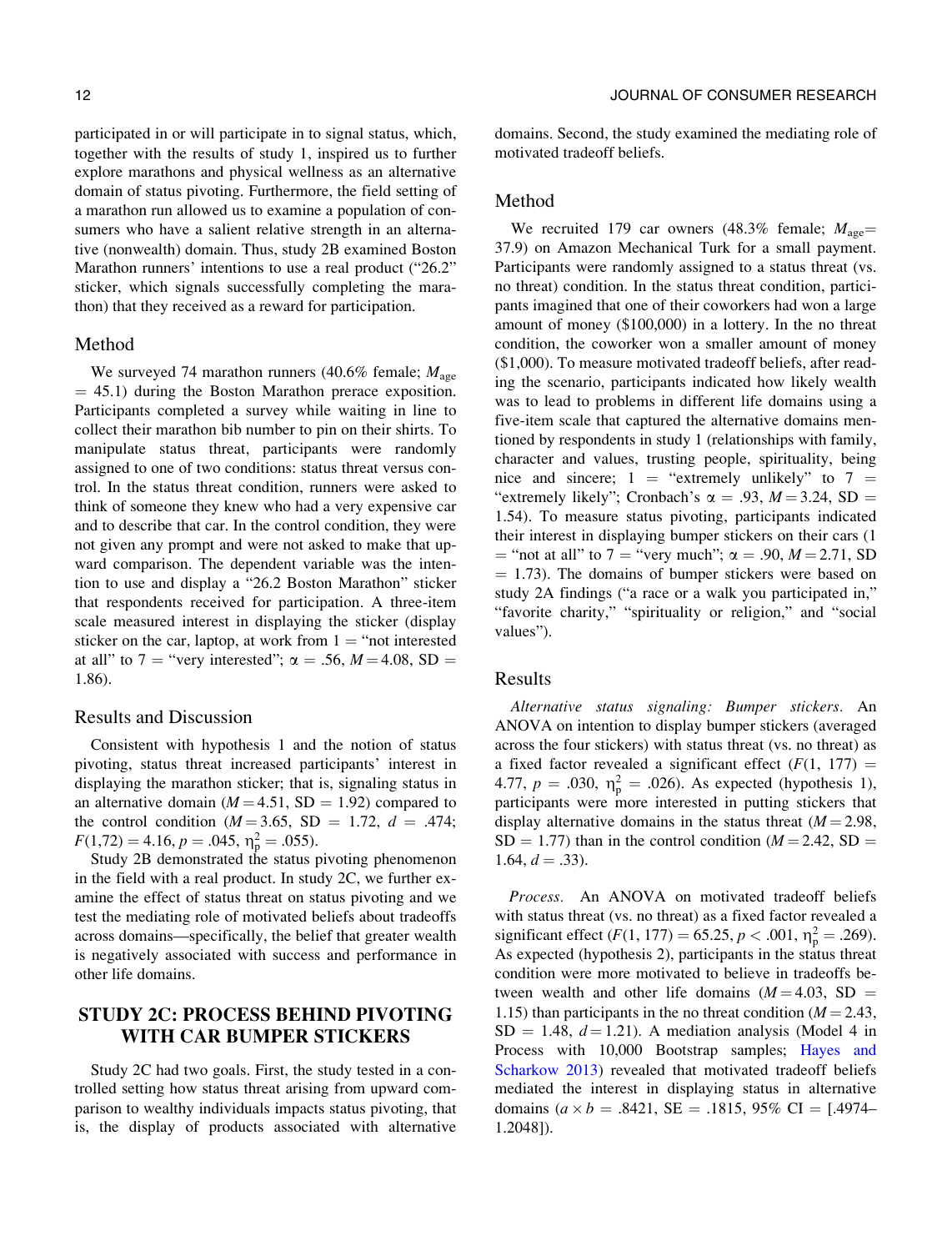#### Discussion

Taken together, combining an observational study, a field study, and an experiment in a controlled setting, studies 2A–2C supported hypothesis 1 and hypothesis 2 by showing that status threat leads consumers to engage in status pivoting through displays of achievement in alternative domains and by showing the psychological process behind this effect (i.e., motivated tradeoff beliefs).

Next, we examine how status threat impacts consumers' choice between status pivoting to an alternative domain and status restoration within the threat domain.

## STUDY 3: INCENTIVE-COMPATIBLE CHOICE BETWEEN STATUS RESTORATION WITHIN THREAT DOMAIN AND STATUS PIVOTING TO ALTERNATIVE DOMAIN

In study 3, we explored how consumers cope with upward comparisons to peers who are professionally more successful than they are. Importantly, we measured the effect of status threat on preference for a product associated with one of two different domains: a product that emphasized the domain of the threat (professional success) and a product that emphasized an alternative domain (close relationships with family and friends). Consistent with hypothesis 3, we predicted that status pivoting could be perceived as more appealing compared to status restoration within the threat domain.

#### Method

We recruited 203 participants (40.9% female;  $M_{\text{age}} =$ 35.9) on Amazon Mechanical Turk for a small payment. Participants imagined that they planned to attend their class reunion. In preparation for the reunion, they were looking through the latest news bulletin of their class. They were then randomly assigned to a status threat or a no threat condition. In the status threat condition, participants imagined that a former classmate whom they knew well during school was now more professionally successful than they were and made more money. In the no threat condition, they imagined that they were more professionally successful than a former classmate and made more money. Participants were asked to briefly describe this scenario.

Participants then entered a raffle to win a mug. They saw pictures of two mugs in counterbalanced order and were asked to choose the mug they would like to receive if they won the raffle. Specifically, participants chose between a mug with the slogan "Keep Calm and Back to Work" (highlighting the threat domain; 36.5%) and a mug with the slogan "Keep Calm and Be a Friend" (highlighting an alternative domain; 63.5%) (see web appendix A).

After data collection was completed, three participants were randomly selected to whom their preferred mug was shipped.

#### Results

A chi-square test revealed that the choice of a mug with a slogan associated with an alternative (vs. threat) domain was higher in the status threat (70.1%) than in the no threat condition (54.7%;  $\chi^2(1) = 5.10, p = .024$ ).

#### Discussion

Study 3 supported hypothesis 1 and hypothesis 3, demonstrating that status threat leads consumers to engage in status pivoting. Furthermore, if given the opportunity, consumers prefer to emphasize status in an alternative domain rather than the threat domain.

Studies 4A and 4B examine when consumers are more likely to react to status threat by displaying success and accomplishments in alternative domains. Specifically, they test the moderating role of attainability of high status in the domain of the status threat.

### STUDY 4A: MODERATING ROLE OF SUBJETIVE ATTAINABILITY OF HIGH STATUS IN THREAT DOMAIN

In studies 4A and 4B, we sought to examine the moderating role of attainability of higher status in the domain of the status threat. We predicted that when success and higher status in the domain of the status threat is perceived to be unachievable, consumers would be more likely to demonstrate their success in an alternative domain (i.e., to engage in status pivoting; hypothesis 4). However, when success and high status within the threat domain is perceived to be within reach, consumers may be less likely to engage in status pivoting.

Study 4A examines the moderating effect of subjective attainability of high status in the threat domain. We manipulated the extent to which consumers perceived success in the domain of the status threat to be attainable or unattainable. We predicted that boosting perceptions of status attainability in the domain of the status threat would decrease status pivoting (hypothesis 4).

#### Method

We recruited 355 participants (36.2% female;  $M_{\text{age}} =$ 34.7) on Amazon Mechanical Turk for a small payment. Similar to study 3, participants imagined that they planned to attend their class reunion. In preparation for the reunion, they were looking through the latest news bulletin about their class. Participants were randomly assigned to one of four conditions. In the no threat condition, participants did not compare themselves to a former classmate. In the status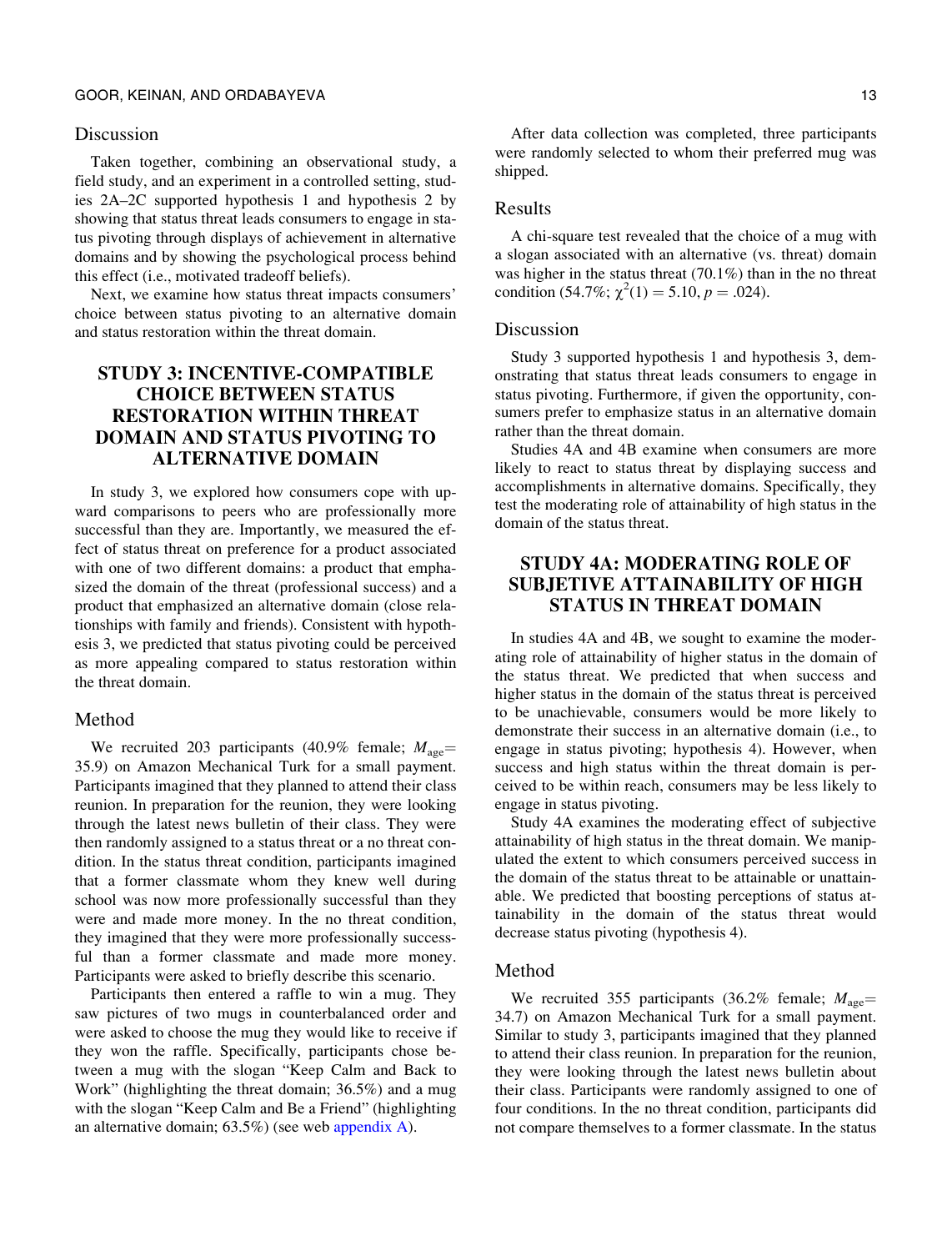threat condition, participants imagined that a former classmate whom they had known well during high school was now more professionally successful than they were and made more money. The status unattainability (vs. attainability) conditions additionally stated that the participant would never be able to achieve (vs. with hard work would be able to achieve) what that classmate had accomplished. Participants were asked to briefly describe the meeting with the classmate.

Afterward, participants moved to an unrelated task, in which they were asked to help a new coffee brand called "Original Coffee" choose a tagline that would increase sales. The brand was described as slightly more expensive than the average coffee brand. Specifically, participants were asked to choose between two taglines for the brand's ads: "Original Coffee. The smell of success" (highlighting the domain of the status threat;  $M = 43.7\%$ ) and "Original Coffee. Brings people together" (highlighting an alternative domain;  $M = 56.3\%$ ).

#### Results

First, a chi-square test comparing the choice of a tagline that highlighted status pivoting (vs. restoration within the threat domain) across the four conditions revealed a significant effect of the condition ( $\chi^2(3) = 10.00, p = .019$ ). Participants were more likely to choose the pivoting tagline in the status threat (65.6%) than in the control condition  $(47.8\%, \chi^2(1) = 5.92, p = .015)$ , and more likely to choose the pivoting tagline when high status in the domain of the threat was unattainable (63.5%) than when it was attainable (48.3%,  $\chi^2(1) = 4.06$ ,  $p = .044$ ). As predicted and shown in figure 5, the choice share of the pivoting tagline was not significantly different between the status threat and unattainable conditions ( $\chi^2(1) = .08$ ,  $p = .774$ ), or between the control and attainable conditions  $(\chi^2(1) = .004, p = .947)$ .

To further test the impact of the status threat manipulation and the mitigating impact of perceived status attainability, we conducted a binary logistic regression with tagline choice (coded as 1 when the tagline highlighted status pivoting vs. 0 when it highlighted within-domain status restoration) as the dependent variable. To test our theoretical predictions, we created three dummy variables that served as predictors (dummy1 coded as .5 for the status threat and unattainable threat conditions, which we expected to not differ from each other,  $vs. -5$  for the control and attainable threat conditions, which we expected to not differ from each other; dummy2 coded as .5 for the status threat condition vs.  $-.5$  for the unattainable threat condition with the remaining two conditions coded as 0; dummy3 coded as  $.5$  for the control condition vs.  $-.5$  for the attainable threat condition with the remaining two conditions coded as 0).

The results revealed a significant effect of dummy1 ( $b =$ .68, SE = .22, Wald = 9.76,  $p = .002$ ; 64.6% chose the

#### 14 JOURNAL OF CONSUMER RESEARCH

#### FIGURE 5

#### STUDY 4A: MODERATING ROLE OF MANIPULATED STATUS ATTAINABILITY



pivoting tagline across the status threat and unattainable threat conditions vs. 48.0% chose it across the control and attainable threat conditions). There were no significant effects of dummy2 ( $b = .09$ , SE = .31, Wald = .08,  $p =$ .774, indicating no difference between the status threat and unattainable threat conditions) and dummy3 ( $b = -.02$ , SE  $= .30$ , Wald  $= .004$ ,  $p = .947$ , indicating no difference between the control and attainable threat conditions; figure 5).

### Discussion

Study 4A corroborated the results of our previous studies demonstrating the effect of status threat (vs. no threat) on status pivoting (vs. status restoration within the threat domain) (hypothesis 1, hypothesis 3). Importantly, it further investigated the conditions under which status pivoting is likely to occur. Specifically, perceiving the success of the higher status person within the domain of the threat as attainable can attenuate the effect of status threat on status pivoting and lead consumers to signal status where they believe they can potentially shine—in the domain of the status threat. In contrast, perceiving the success of the higher status person within the domain of the threat as unattainable can increase status pivoting, leading consumers to signal status in alternative domains where they believe they can shine more brightly (hypothesis 4).

### STUDY 4B: MODERATING ROLE OF ACTUAL ATTAINABILITY OF HIGH STATUS IN THREAT DOMAIN (INCOME)

The goal of study 4B was to further investigate hypothesis 4 by testing the moderating role of objective (measured) attainability of high status in the threat domain. Specifically, consumers' perceptions of attainability of high status within the financial domain may be shaped by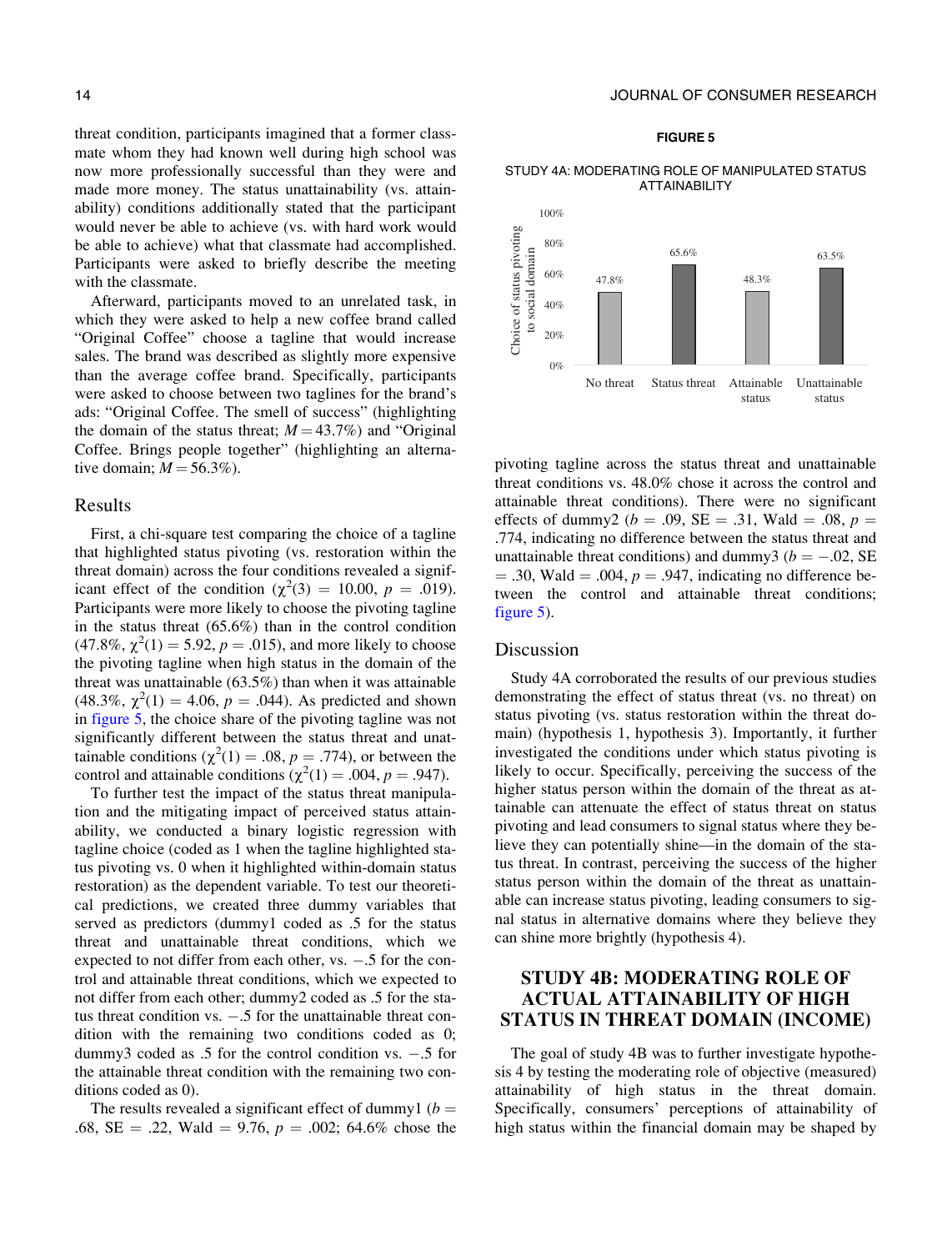their actual income. Therefore, study 4B examined how consumers' income level may shape how they choose to signal status. To test the moderating role of income meaningfully, we surveyed a panel of US consumers with wideranging incomes.

#### Method

We recruited 236 Qualtrics Panelists ( $M_{\text{age}} = 48.6$ ) in exchange for a small payment. Since the product stimulus (beer bottle opener) featured in this study was targeted at men, we recruited only male participants. Importantly, participants were specifically recruited to represent variations in annual income levels (i.e., to be proportionately distributed across income brackets spanning from "under \$20,000" to "over \$150,000";  $M = $86,229$ , SD = \$51,274).

Similar to studies 3 and 4A, participants imagined that they were planning to attend their class reunion. In preparation for the reunion, they were looking through the reunion website and saw a former classmate whom they recognized from high school. Participants were randomly assigned to one of two conditions. In the status threat condition, participants imagined that this former classmate had a successful career and a very high income. In the no threat condition, they imagined that this former classmate had a steady job and a stable income. Participants were asked to briefly describe this scenario.

Participants were then asked to indicate their product preferences in two categories. First, they read that the reunion organizers were asking attendees to provide a profile picture for the reunion website, and participants were asked to choose between two options for their online profile picture: "a picture with friends (the kind of picture you would put on Facebook)" (highlighting an alternative domain; 59.3%) versus "a professional picture (the kind of picture you would put on LinkedIn)" (highlighting the domain of the status threat; 40.7%). The order of options was counterbalanced (order did not impact the results and is therefore not discussed further). Second, participants were informed that they would be entered in a raffle to win a keychain featuring a beer bottle opener. Participants chose between two engravings that would be displayed on the keychain if they were to win the raffle: "Cheers! To good times with friends" (highlighting an alternative domain; 64.4%) versus "Cheers! To success" (highlighting the domain of the threat;  $35.6\%$ ) (See web appendix A). The order of options was counterbalanced (order did not impact the results and is therefore not discussed further). After data collection was completed, one participant was randomly chosen to whom their preferred keychain was shipped.

At the end of the study, participants indicated their income (from  $1 =$  "under \$20,000" to  $15 =$  "over \$150,000").

Results

To analyze the impact of the status threat manipulation and income on product choice across the two categories (profile picture and keychain), we collapsed the data across the two choices and created an index for product category. This allowed us to analyze the impact of product category in addition to the effects of the status threat manipulation and income measure. We additionally report the results for each product.

We conducted a binary logistic regression on product choice (coded as 1 for status pivoting and 0 for withindomain status restoration) with status threat (coded as  $-.5$ for no threat and .5 for threat), income (mean-centered), category index (coded as  $-.5$  for profile picture and  $.5$  for keychain), and all interactions as predictors. The choice of status pivoting (i.e., choice of a product that highlights an alternative domain vs. the threat domain) was significantly higher in the status threat  $(M = 68.3\%, SD = 46.6\%)$  than in the no threat condition (55.8%, SD = 49.8%,  $b = .64$ , Wald = 9.66,  $p = .002$ ; picture: 67.0% vs. 52.1%,  $b = .71$ ,  $p = .012$ ; keychain: 69.6% vs. 59.5%,  $b = .57$ ,  $p = .058$ ). The effect of income was significant and negative  $(b =$  $-10$ , Wald = 24.65,  $p < .001$ ; picture:  $b = -.08$ ,  $p =$ .005; keychain:  $b = -.12$ ,  $p < .001$ ) indicating that consumers with lower (vs. higher) income (for whom high status in the threat domain is less attainable) were more likely to engage in status pivoting.

The coefficient of the status threat  $\times$  income interaction was negative ( $b = -.11$ , Wald = 7.20,  $p = .007$ ; picture: b  $=$  -.13,  $p = .019$ ; keychain:  $b = -.09$ ,  $p = .137$ ). Consistent with hypothesis 4, the floodlight (Johnson– Neyman) analysis [\(Spiller et al. 2013](#page-23-0)) revealed that status threat increased status pivoting over no threat at annual income levels below \$107,768 ( $b_{\text{in}} = .4057$ , SE = .2070,  $t = 1.96$ ,  $p = .05$ ; picture: \$98,650,  $b_{in} = .5510$ ,  $p = .05$ ; keychain: \$82,823,  $b_{in} = .5960$ ,  $p = .05$ ), but it did not impact preference for status pivoting among wealthier individuals with annual incomes above \$107,768. The effects of product category were not significant  $(b's < |.25|,$ Wald's  $\langle$  [1.43], p's  $> .232$ ) indicating that the effect of status threat on pivoting did not differ across products (though it was stronger for the first DV that participants completed—choice of profile picture). [Figure 6](#page-15-0) illustrates the results for consumers in lower-income (below \$100,000) and higher-income (\$100,000 or higher) brackets ([Hoffower 2020](#page-22-0)).

#### Discussion

Study 4B corroborated hypothesis 1 and hypothesis 3 using different products that signal status in person as well as online, by showing that status threat boosts consumers' preference for status pivoting over status restoration within the threat domain. Importantly, study 4B supported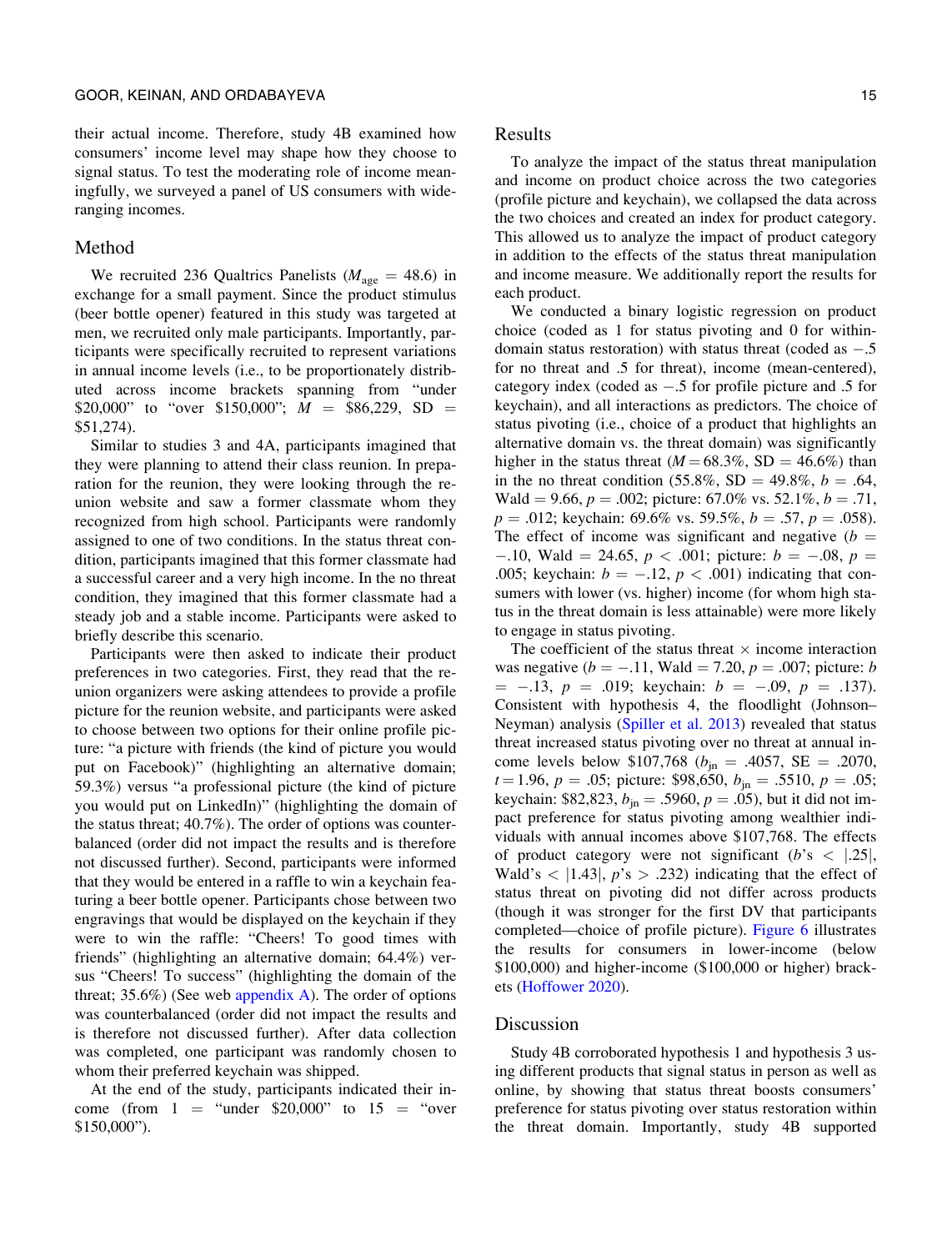<span id="page-15-0"></span>



hypothesis 4 by demonstrating that consumers' actual ability to attain high status within the threat domain attenuates the effect: when high status within the domain of the threat is harder to attain, consumers are more likely to engage in status pivoting by demonstrating their success and accomplishments in alternative domains. Studies 5A and 5B examine the role of externally highlighting others' poor performance in the alternative domain.

### STUDY 5A: HIGHLIGHTING TRADEOFFS AND RULING OUT ALTERNATIVE

In studies 5A and 5B, to further examine the role of motivated tradeoff beliefs in driving status pivoting and test this process through moderation, we experimentally manipulated the salience of tradeoff beliefs. We predicted that highlighting tradeoffs between the domain of the status threat and an alternative domain would boost consumers' likelihood to demonstrate accomplishments in the alternative domain (hypothesis 5).

In studies 5A and 5B, we tested this prediction by examining consumers' choice of Pandora bracelet charms associated with different life domains. The Pandora jewelry brand offers a wide variety of charms symbolizing different aspects of life, including professional accomplishments charms, social relationships charms, and athletics and sports charms ([https://us.pandora.net/, last accessed](https://us.pandora.net/) [December 4, 2020](https://us.pandora.net/)) which people tend to identify as alternative domains. In study 5A, we examined if experiencing status threat in the professional domain would lead individuals to choose charms associated with the alternative domain of social relationships. In study 5B, we further examined whether status threat would lead individuals to choose charms associated with athletics.

To rule out an alternative explanation of escapism (i.e., individuals' attempt to merely distract themselves from thinking about status threat), Study 5A also gave

participants an opportunity to choose neutral charms that were not associated with either the professional or the social domain. We predicted that social relationship charms would be more appealing for coping with status threat than both professional charms and neutral charms, because relationship charms allow consumers to emphasize and display success in an alternative domain that is commonly traded off against the threat domain. Examining this additional neutral domain was therefore important, as it would allow us to test whether status pivoting is appealing because it emphasizes and displays one's superiority in an alternative domain as we predicted, or merely because it allows consumers to escape the status threat.

Finally, to generalize the phenomenon to other consumption contexts, study 5A tested our conceptualization in a gift-giving scenario. Consumers may use status pivoting not only in personal lives but also to help others cope with status threat that they experience.

#### Method

We recruited 180 women ( $M_{\text{age}} = 35$ ) on Amazon Mechanical Turk for a small payment. Participants were randomly assigned to one of three conditions: no threat, status threat, and status threat with manipulated tradeoff beliefs. All participants imagined that they had a friend who had recently enrolled in a professional course. In the no threat condition, participants read that their friend was doing very well. In the two status threat conditions, participants read that their friend "feels disadvantaged compared to her classmates because they seem more competent and accomplished than her." In the status threat with the manipulated tradeoff beliefs condition, participants additionally read: "Most of her classmates do not have any personal obligations, and do not seem to have a rewarding family or social life."

After reading the scenario, participants reviewed a list of nine bracelet charms and indicated how likely they would be to choose each of the charms as a gift for their friend. The list included three charms associated with the alternative domain of social relationships ("best friends," "heart of the family," and "friendship"; from  $1 =$  "extremely" unlikely" to 7 = "extremely likely";  $\alpha$  = .69, *M* = 4.57, SD  $= 1.44$ ), three charms associated with the threat domain (i.e., competence and class accomplishments: "graduation hat," "A+ student," and "curious cat";  $\alpha = .51$ ,  $M = 3.81$ ,  $SD = 1.44$ ), and three neutral charms to test the alternative escapism explanation ("sunburst," "layers of lace," and "water drops";  $\alpha = .79$ ,  $M = 3.85$ , SD = 1.62). The charms' pictures and names were adopted from Pandora's website and presented to participants in counterbalanced order. Order did not impact the results.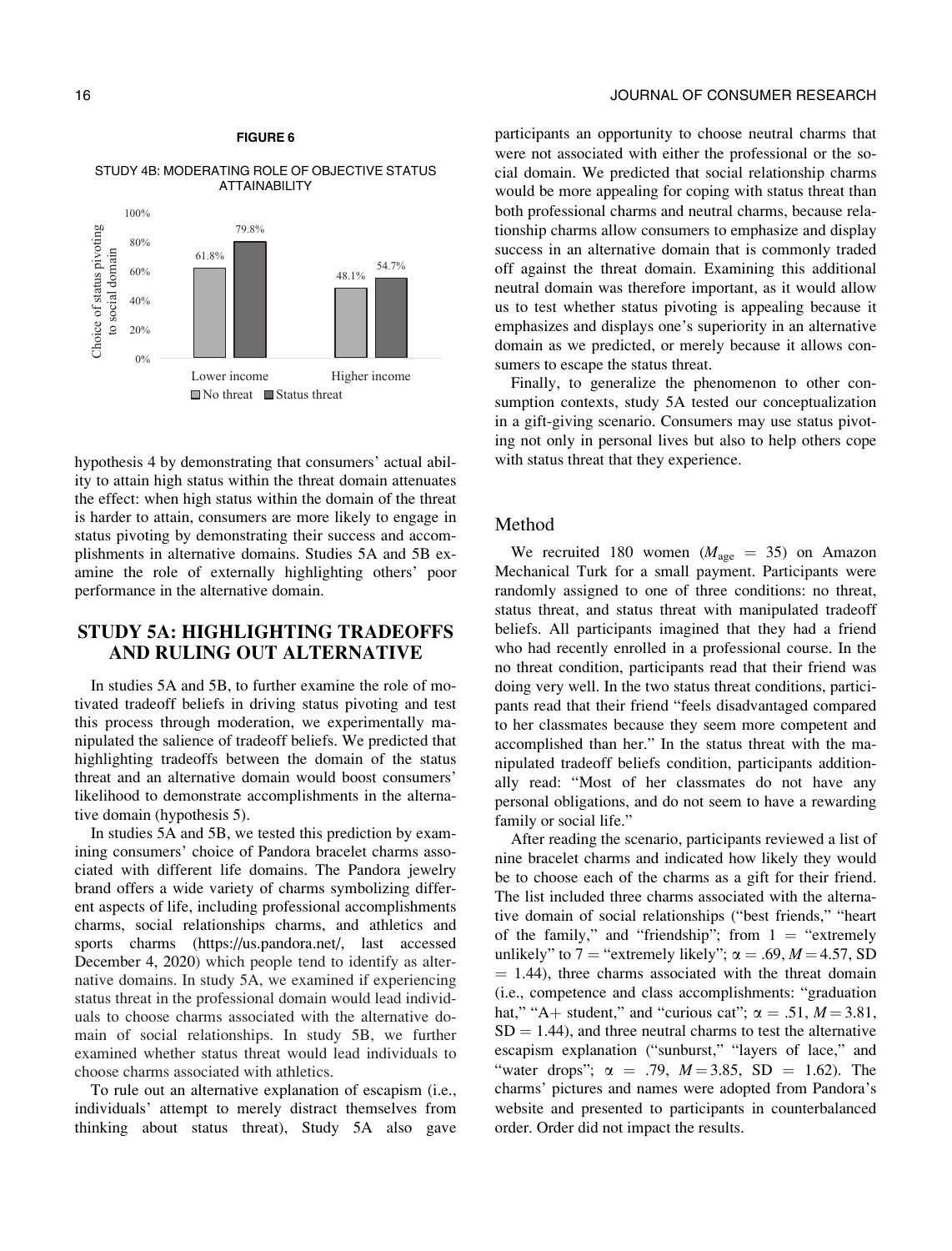#### Results

Status Pivoting (Gifting in an Alternative Domain Associated with Motivated Tradeoffs). A UNIANOVA on the relationship charms with status threat (no threat vs. status threat vs. status threat plus manipulated tradeoff beliefs) as a fixed factor revealed a significant effect  $(F(2,177) = 12.64, p < .001, \eta_{p}^{2} = .125)$ . Status threat increased purchase interest for the relationship charms  $(M = 4.57, SD = 1.41)$  over the no threat condition  $(M = 4.02, SD = 1.34; p = .028; d = .397)$ . Moreover, highlighting poor performance of the high-status person in an alternative domain increased purchase interest for the relationship charms ( $M = 5.23$ , SD = 1.31) compared to the no threat condition ( $p < .001$ ,  $d = .912$ ) and the status threat condition ( $p = .011$ ,  $d = .484$ ).

Status Restoration (Gifting in the Domain of the Status Threat). A UNIANOVA on the professional charms with status threat (no threat vs. status threat vs. status threat plus manipulated tradeoff beliefs) as a fixed factor revealed a nonsignificant effect  $(F(2,177) = 1.33, p = .267, \eta_p^2 =$ .015). Specifically, the effect of status threat on purchase interest for the professional charms  $(M = 4.04, SD = 1.40)$ was not significant compared to the no threat condition  $(M = 3.80, SD = 1.40; p = .362; d = .171)$ . The effect of highlighting motivated tradeoff beliefs ( $M = 3.60$ , SD = 1.50) was not significant compared to the no threat condition ( $p = .418$ ,  $d = .142$ ) or the status threat condition ( $p =$  $.105, d = .308$ .

Escapism (Gifting in a Neutral Domain). A UNIANOVA on the neutral charms with status threat (no threat vs. status threat vs. status threat plus manipulated tradeoff beliefs) as a fixed factor revealed a nonsignificant effect ( $F(2,177) = .26$ ,  $p = .774$ ,  $\eta_p^2 = .003$ ). The effect of status threat on purchase interest for the neutral charms  $(M = 3.88, SD = 1.62)$  was not significant compared to the no threat condition ( $M = 3.74$ , SD = 1.58;  $p = .635$ ;  $d =$ .089). The effect of highlighting motivated tradeoff beliefs  $(M = 3.94, SD = 1.70)$  was not significant compared to the no threat condition ( $p = .491$ ,  $d = .122$ ) or the status threat condition ( $p = .853$ ,  $d = .035$ ).

Status Restoration versus Escapism versus Status Pivoting. To compare the effect of status threat on consumption in the threat, alternative, and neutral domains, we conducted a mixed-design analysis, using the status threat manipulation as a between-subjects factor and charm type as a within-subjects factor. The analysis revealed a nonsignificant main effect of the threat manipulation ( $F(2,177) =$ 2.32,  $p = .101$ ,  $\eta_p^2 = .026$ ), a significant main effect of charm type  $(F(1,177) = 36.69, p < .001, \eta_{p}^{2} = .172)$ , and a significant interaction ( $F(2,177) = 5.90, p^2 = .003, \eta_p^2 =$ .063). Planned contrasts demonstrated that purchase interest for the relationship charms was greater than purchase interest for the professional charms both in the status threat condition  $(F(1, 177) = 5.27, p = .023, \eta_{p}^{2} = .077)$  and in the manipulated tradeoff beliefs condition  $(F(1, 177))$  = 56.64,  $p < .001$ ,  $\eta_p^2 = .492$ ), but the difference was not significant in the no threat condition  $(F(1, 177) = 1.23, p =$ .269,  $\eta_p^2 = .031$ ), indicating that status threat increased status signaling in the alternative domain compared to status signaling within the threat domain. Similarly, purchase interest for the relationships charms was greater than purchase interest for the neutral charms both in the status threat condition  $(F(1, 177) = 8.97, p = .003, \eta_p^2 = .145)$ and in the manipulated tradeoff beliefs condition  $(F(1,$ 177) = 35.24,  $p < .001$ ,  $\eta_p^2 = .370$ , but this difference was not significant in the no threat condition  $(F(1, 177)) =$ 2.03,  $p = .156$ ,  $\eta_p^2 = .031$ ), indicating that consumers purchase charms that are associated with an alternative domain because they want to signal status in an alternative way, and not because they want to simply avoid the domain of the threat. The difference between purchase interest for the professional and neutral charms was not significant in any condition (F's  $\langle$  2.53, p's  $>$  .113). [Figure 7](#page-17-0) shows the results.

#### Discussion

This study examined status pivoting in the context of helping others cope with status threat. It demonstrated that when consumers want to help someone who is experiencing status threat in professional life, they are more likely to buy this person a gift associated with success in an alternative domain (i.e., social life) so as to enable this person to emphasize and display their superiority in the alternative domain.

This study also demonstrated that this effect goes beyond escapism or a desire to distract oneself from the threat. The opportunity to engage in consumption in another domain unrelated to the threat, which is also unrelated to motivated tradeoff beliefs, may allow consumers to escape the domain of the threat (professional success), but it does not necessarily give them the opportunity to restore their self-worth by signaling status in an alternative domain. This study shows that consumers prefer to emphasize success in an alternative domain in which the individual fares favorably compared to the source of the threat, rather than escape the threat, because they are motivated to believe that successful people are likely to be lacking in this domain. Furthermore, this motivated belief about tradeoffs that successful people endure across domains drives consumption choices. The context of gifting highlights the important goal behind status pivoting: boosting status through consumption of products associated with domains in which the individual fares more favorably.

Study 5B examines the moderating effect of experimentally highlighting tradeoffs in the context of choosing products associated with alternative domains for self, rather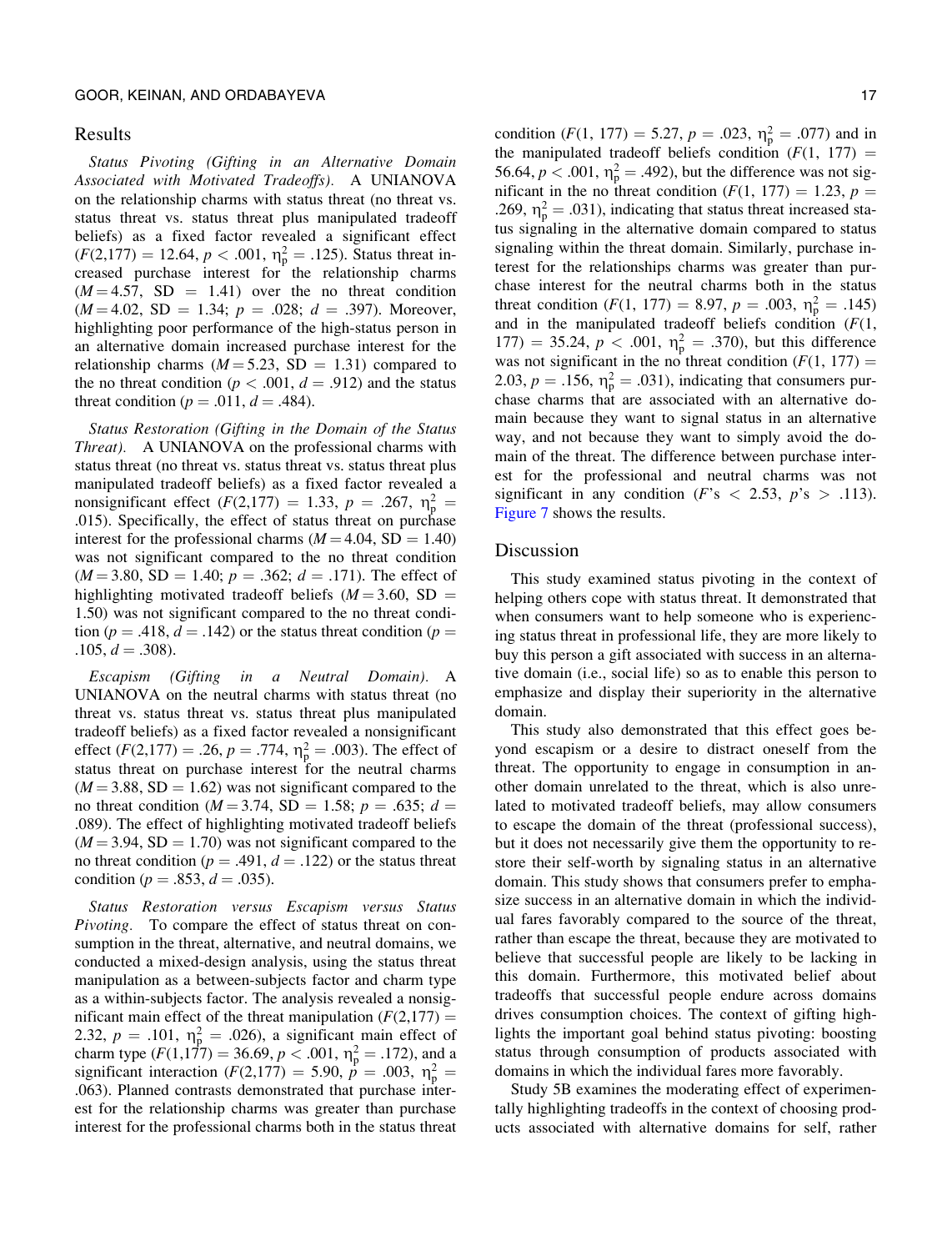<span id="page-17-0"></span>





than others (gifting). Study 5B also tests the process behind this moderating effect through mediation.

### STUDY 5B: PROCESS BEHIND EFFECT OF HIGHLIGHTING TRADEOFFS

In study 5B, we further tested the psychological process in two ways. First, we examined the role of tradeoff beliefs in mediating the effect of status threat on status pivoting. Second, we examined the impact of experimentally highlighting tradeoffs. To do so, we tested whether highlighting the poor performance of the higher status person in the athletic domain would lead consumers to choose Pandora charms associated with athletics and sports (which our study 1 and Pilot showed carries a tradeoff with the professional domain). We predicted that athletics charms would be more appealing when experiencing status threat (hypothesis 1), and even more so when the higher status person's poor athletics performance was highlighted (hypothesis 5). This would be explained by motivated tradeoff beliefs (hypothesis 2).

#### Method

We recruited 479 women ( $M_{\text{age}} = 36.6$ ) on Amazon Mechanical Turk for a small payment. In a similar scenario to study 5A, participants imagined that they had recently enrolled in a professional course. They then were randomly assigned to one of three conditions: no threat, status threat, and status threat with manipulated tradeoff beliefs. In the

no threat condition, participants read that they were doing very well. In the two status threat conditions, participants read that they "feel disadvantaged compared to classmates because they seem more competent and accomplished than you." In the status threat with the manipulated tradeoff beliefs condition, participants additionally read: "Most of your classmates do not lead a healthy lifestyle and do not seem to be in good physical shape."

After reading the scenario, participants imagined they owned a bracelet to which they wanted to add charms. They indicated how interested they would be in three charms associated with the alternative domain of physical fitness ("yoga master," "freestyle skater," and "sports fan";  $\alpha = .59$ ,  $M = 1.89$ , SD = 1.18). The charms' pictures and names were adopted from Pandora's website and presented to participants in counterbalanced order. Once again, order did not impact the results and is not discussed further.

To measure the mediating role of motivated tradeoff beliefs, participants evaluated how likely professional and financial success would be to lead to problems in other life domains, using a five-item scale from study 1C adapted to fitness for the scenario (relationships with family and friends, character and values, being nice and sincere, spirituality, and physical health and wellness—listed in counterbalanced order;  $\alpha = .86, M = 3.88, SD = 1.45$ .

#### Results

Status Pivoting (Interest in Charms Associated with an Alternative Domain). A UNIANOVA on the athletic charms with status threat (no threat vs. status threat vs.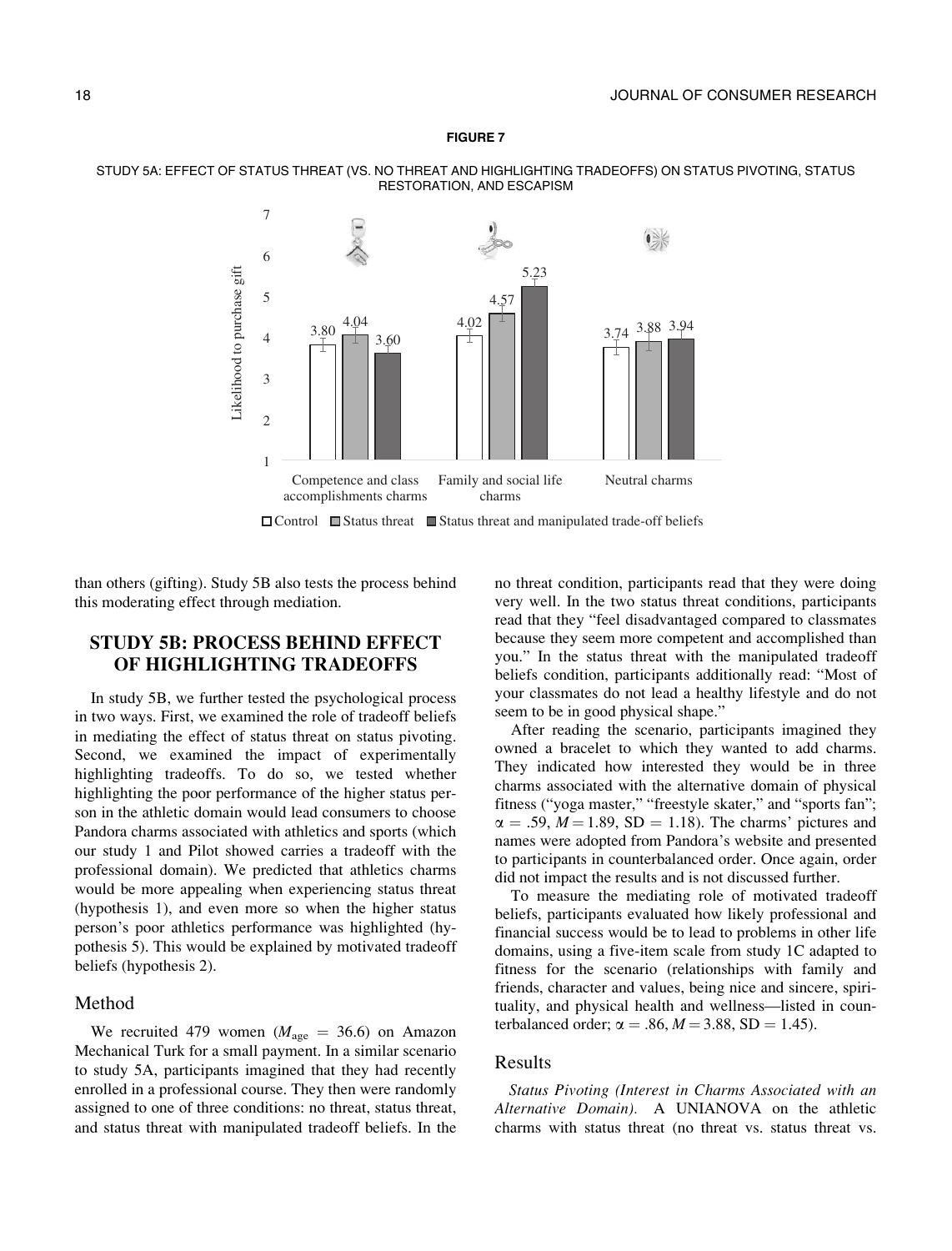status threat plus manipulated tradeoff beliefs) as a fixed factor revealed a significant effect  $(F(2, 476) = 8.91, p <$ .001,  $\eta_p^2 = .036$ ). As expected, status threat increased purchase interest for the athletics charms ( $M = 1.87$ , SD = 1.05) over the no threat condition ( $M = 1.62$ , SD = 0.98; p.  $= .052$ ;  $d = .246$ ). Moreover, highlighting poor performance of the high-status person in an alternative domain increased purchase interest for the athletics charms  $(M = 2.18, SD = 1.41)$  compared to the no threat condition  $(p < .001, d = .457)$  and the status threat condition  $(p = .001, d = .457)$  $.019, d = .244$ .

Motivated Tradeoff Beliefs. An ANOVA on the motivated tradeoff beliefs scale with the status threat manipulation as a fixed factor revealed a significant effect  $(F(2, 476))$  $= 14.95, p < .001, \eta_{\rm p}^2 = .059$ , indicating that status threat motivated people to believe in tradeoffs between the domain of the threat and an alternative domain  $(M = 3.89, SD)$  $(4 - 1.41)$  compared to the no threat condition ( $M = 3.43$ , SD  $= 1.51$ ;  $p = .004$ ,  $d = .315$ ). Moreover, highlighting poor performance of the high-status person in the alternative domain further strengthened motivated tradeoff beliefs  $(M = 4.31, SD = 1.32)$  compared to the no threat condition  $(p < .001, d = .618)$  and the status threat condition  $(p = .001, d = .618)$  $.008, d = .305$ ).

We conducted two mediation analyses (Model 4 in Process with 10,000 Bootstrap samples; [Hayes and](#page-22-0) [Scharkow 2013](#page-22-0)). The first analysis confirmed that consumers' motivated tradeoff beliefs mediated the effect of status threat (coded as  $.5$  for threat vs.  $-.5$  for no threat) on their purchase interest for charms associated with an alternative domain ( $a \times b = .0530$ , SE = .0295, 95% CI = [.0078– .1209]). The second analysis confirmed that measured motivated tradeoff beliefs also mediated the effect of highlighting tradeoffs (coded as .5 when tradeoff was highlighted following threat vs.  $-.5$  when tradeoff was not highlighted following threat) on purchase interest in an alternative domain ( $a \times b = .0633$ , SE = .0358, 95% CI = [.0083–.1449]).

### Discussion

Studies 5A and 5B further confirmed that when consumers can choose among different routes and domains to signal status, they prefer to demonstrate their accomplishment and success in an alternative domain to the domain of the threat (study 5A: hypothesis 1 and hypothesis 3), because it strengthens their belief that status and success in one domain comes at the cost of alternative domains (study 5B: hypothesis 2). Furthermore, when poor performance of the higher status individual in an alternative domain is highlighted, consumers' motivation to believe in tradeoffs between the domain of the threat and alternative domains and their tendency to engage in status pivoting is further strengthened (both studies: hypothesis 5).

### STUDY 6: PERCEIVED EFFECTIVENESS OF CONSPICUOUS CONSUMPTION IN ALTERNATIVE DOMAIN

Study 6 sought to test the perceived effectiveness of conspicuously displaying products associated with success and accomplishment within the threat domain versus in an alternative domain. We used family life as an alternative domain in this study because in our interviews (Pilots), we consistently found that when consumers experience status threat stemming from upward comparison to a more affluent and professionally successful individual, they are motivated to highlight a tradeoff between these domains. Specifically, they are motivated to believe that achieving financial and professional success comes at the cost of making sacrifices in family life and relationships. While in previous studies we found status pivoting to be more appealing than within-domain status restoration, in study 6, we examined whether this strategy is also perceived to be more effective. Indeed, prior studies suggest that withindomain status restoration may not always be effective ([Lisjak et al. 2015](#page-23-0); [Rustagi and Shrum 2019](#page-23-0)). Building on [Goor et al. \(2020\)](#page-22-0), who showed that iPhone covers are commonly used to conspicuously display status and success in the financial domain, in study 6 we explored whether it can also be effective in displaying success and accomplishments in alternative domains.

#### Method

We recruited 502 working parents (55.0% female;  $M_{\text{age}}$  $=$  39.7) on Prolific Academic for a small payment. Participants were randomly assigned to one of two conditions. In the no threat condition, participants read that they were planning to attend their high-school reunion and were looking through the latest news bulletin of their class. In the threat condition, participants also read that the bulletin featured one of their former classmates as the most successful professional of the year. Participants were asked to describe what it would be like to attend the reunion.

Afterwards, participants were presented with two iPhone covers each of which featured a slogan: one "BEST MOM EVER! SO LUCKY YOU'RE MY MOM!" for women and "BEST DAD EVER! SO LUCKY YOU'RE MY DAD" for men, highlighting an alternative to the status threat domain; the other slogan stated "BEST JOB EVER! CONGRATS ON YOUR SUCCESS!!" for all participants, highlighting the domain of the status threat (see [figure 8\)](#page-19-0). For each phone cover, participants indicated whether displaying the cover at the reunion would make them feel better or worse about their life (from  $1 =$  "worse about my life" to 7 = "better about my life"; parent cover:  $M = 5.53$ ,  $SD = 1.36$ ; job cover:  $M = 4.35$ ,  $SD = 1.34$ ).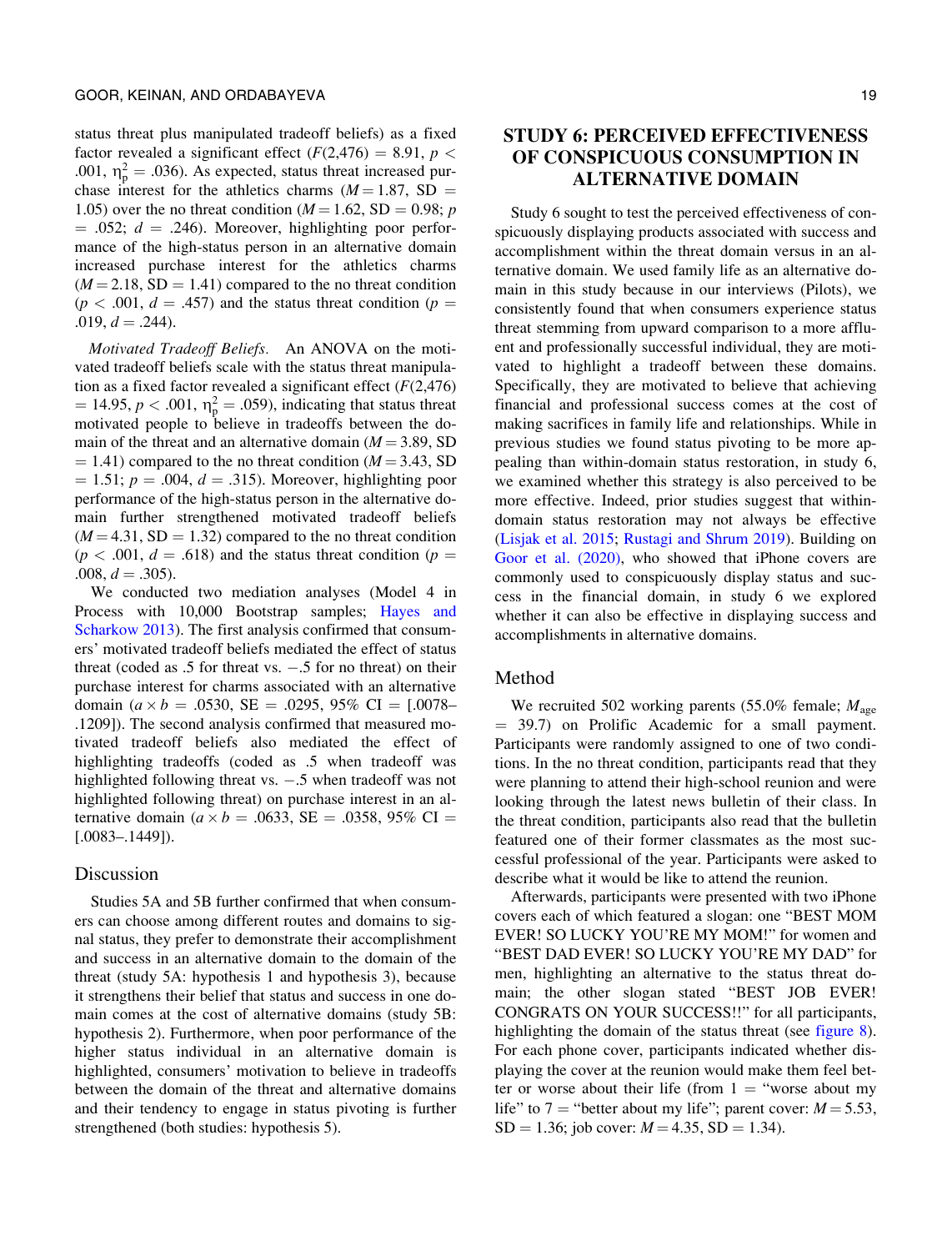<span id="page-19-0"></span>STUDY 6: IPHONE COVERS HIGHLIGHTING ALTERNATIVE DOMAIN (A: PARENTHOOD) VERSUS THREAT DOMAIN (B: PROFESSIONAL LIFE)



#### Results

We conducted a mixed-factorial analysis on coping effectiveness with product (cover slogan) as a withinsubjects factor and threat and gender as between-subjects factors. The results revealed a significant main effect of product  $(F(1, 498) = 275.62, p < .001, \eta_{p}^{2} = .356)$ , indicating that on average a cover associated with an alternative domain overall had a more positive impact on coping effectiveness ( $M = 5.53$ , SD = 1.36) compared to a cover associated with the threat domain  $(M = 4.35, SD = 1.34)$ . There was also a significant main effect of the threat manipulation ( $F(1, 498) = 9.46$ ,  $p = .002$ ,  $\eta_p^2 = .019$ ).

Importantly, the product  $\times$  status threat interaction was significant ( $F(1,498) = 5.13$ ,  $p = .024$ ,  $\eta_p^2 = .010$ ) demonstrating that the effect of status threat on coping effectiveness differed across the domain of the threat versus the alternative domain. More specifically, the status threat  $(M = 4.12, SD = 1.25)$  significantly decreased perceived coping effectiveness over no threat  $(M = 4.58, SD = 1.38)$ when consumers used the cover associated with the threat domain (job cover:  $F(1, 498) = 11.55, p < .001, \eta_{p}^{2} =$ .029). However, status threat did not lower perceived coping effectiveness ( $M = 5.45$ , SD = 1.38) over no threat  $(M = 5.61, SD = 1.35)$ , when consumers used the cover associated with the alternative domain (parenting cover:  $F(1)$ , 498) = 1.40,  $p = .238$ ,  $\eta_p^2 = .003$ ). This indicates that focusing on the status threat domain to signal status may have negative consequences for consumers' well-being. However, focusing on an alternative to the threat domain to signal status may help consumers maintain positive levels of well-being, similar to well-being levels when they are not threatened.

Notably, the mixed-factorial analysis revealed a significant product  $\times$  gender interaction (F(1, 498) = 8.49, p = .004,  $\eta_p^2 = .017$ , suggesting that the appeal of the two types of phone covers and domains differed across men and women. The parenting domain was significantly more satisfying to women  $(M = 5.71, SD = 1.24)$  than men  $(M = 5.37, SD = 1.44; F(1, 498) = 6.27, p = .013, \eta_{\rm p}^2 =$ .015), whereas the professional domain was equally satisfying to men  $(M = 4.31, SD = 1.30)$  and women  $(M = 4.38, SD = 1.37; F(1, 498) = .27, p = .606, \eta_p^2 =$ .001). Importantly, the three-way product  $\times$  status threat  $\times$ gender interaction was nonsignificant  $(F(1, 498) = 1.01, p$  $=$  .316,  $\eta_p^2 = .002$ ). This indicated that men and women consistently perceived status pivoting to parenting to be more effective in helping them cope with status threat than status restoration within the professional domain.

#### Discussion

Study 6 demonstrated that status pivoting is a valuable strategy to signal status because it minimizes the negative impact of status threat on consumer well-being. Thus, status pivoting allows consumers to efficiently boost their status in a domain in which they may fare more favorably and consequently helps them feel less impacted by the initial threat to their status.

#### GENERAL DISCUSSION

Whereas most prior consumer research on status threats and status consumption focuses on the consumption of luxuries and high-status products to compensate in the domain of the threat, our research addresses a recent call for research on how consumers cope with threat, different coping mechanisms, their unexplored drivers and impact on consumption ([Campbell et al. 2020;](#page-21-0) [Lisjak et al. 2015;](#page-23-0) [Mandel et al. 2017](#page-23-0); [Salerno et al. 2019;](#page-23-0) [Van de Ven,](#page-23-0) [Zeelenberg, and Pieters 2011\)](#page-23-0). We examine the appeal of boosting status in an alternative domain (i.e., status pivoting) rather than restoring status within the threat domain. We show that when consumers experience a status threat, they are motivated to believe in tradeoffs across domains (i.e., that the higher status person's success in one domain comes at the cost of failure in another domain) and prefer to display products associated with success and accomplishments in these alternative domains. Further, we find that consumers' subjective and objective ability to attain high status within the threat domain attenuates status pivoting. Finally, consumers perceive status pivoting to be more effective than within-domain status restoration in coping with status threat.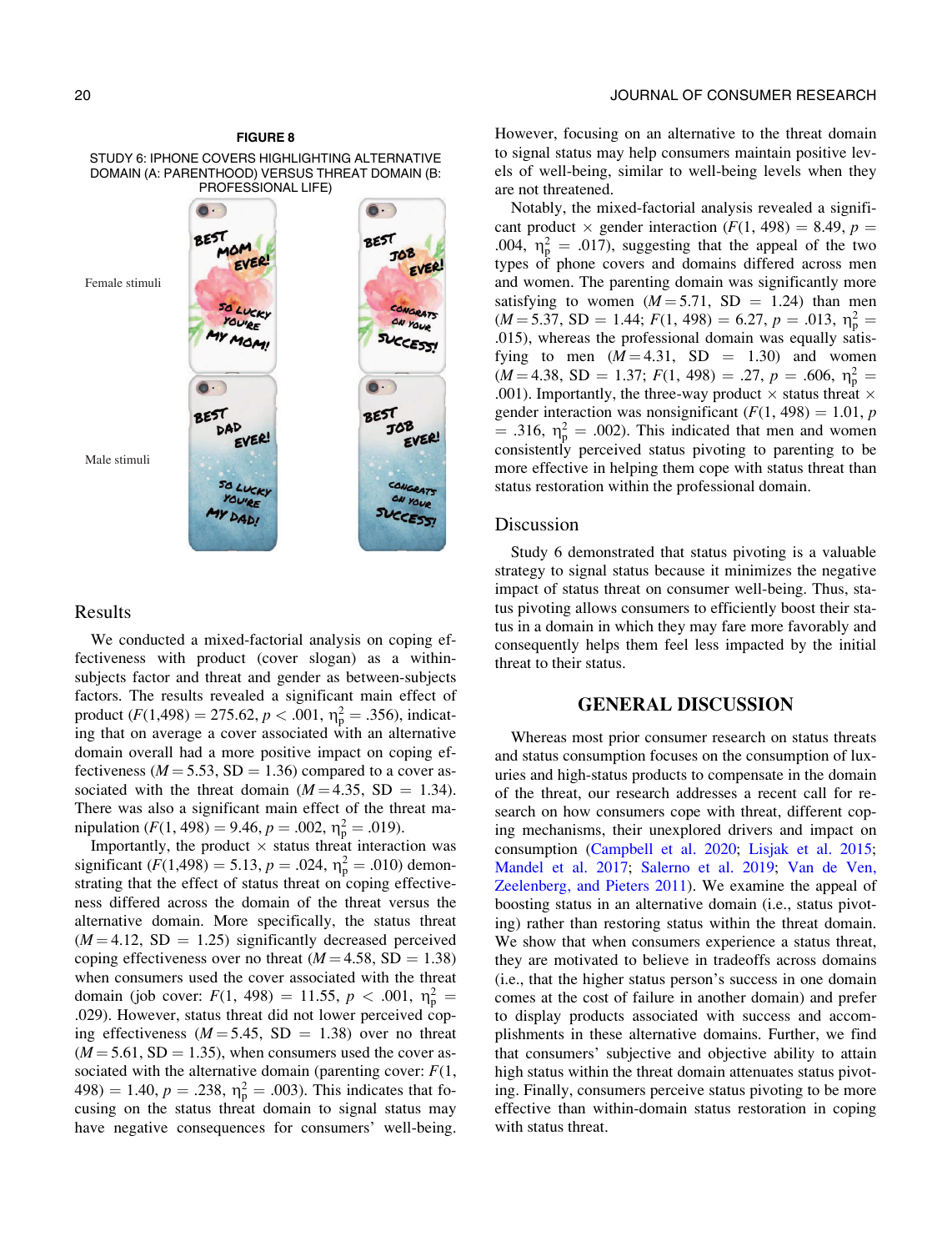We provide support for the status pivoting phenomenon using a mixed-method approach that combines field and lab experiments, incentive-compatible choice designs, netnographic analysis, qualitative interviews, as well as an analysis of posts on social media. The results are robust across consumption contexts, product categories, and participant populations such as Boston Marathon runners, consumers in Monaco, and members of an online discussion forum. Combining different techniques, including standard and nonstandard methods, allows us to gain a more nuanced understanding of the status pivoting phenomenon [\(Inman et al. 2018](#page-22-0)).

### Theoretical Implications and Directions for Future Research

Our findings contribute to two streams of research: (1) the literature on status threats and symbolic consumption and (2) the literature on lay theories and cost–benefit heuristics.

First, our research contributes to emerging work on various strategies to cope with status threat ([Mandel et al.](#page-23-0) [2017\)](#page-23-0) by directly comparing the appeal of two important strategies—status restoration within the threat domain (symbolic self-completion according to [Mandel et al.](#page-23-0) [2017\)](#page-23-0) and status pivoting to an alternative domain (fluid consumption). Future research should further compare and contrast the appeal of additional coping strategies (e.g., acceptance of inferiority, self-compassion). It would also be interesting to explore the social legitimacy and observer perceptions of different coping mechanisms. For example, additional exploration of the netnographic data collected for study 1 suggests that social media users were more likely to focus on poor performance of the source of the threat in alternative life domains when these users had an anonymous profile as opposed to when they were identified by a photo or a name. This suggests that while such coping strategies may be appealing and effective, they may be less socially acceptable and legitimate. The potential lower social legitimacy of this coping strategy may explain why it may have been understudied in prior research. For that reason, employing innovative methodologies such as exploring anonymous social media posts and their views by other social media members may prove fruitful in investigating different coping strategies. More importantly, the analysis of the views and likes of posts about coping strategies can be useful for future work that examines the prevalence and effectiveness of different coping strategies.

Notably, in our studies, we find that consumers generally prefer status pivoting over status restoration within the domain of threat. However, the relative appeal of different coping strategies in general, and status pivoting in particular, could depend on—and even reverse—as a function of certain characteristics of the situation as well as

characteristics of consumers, such as self-esteem ([Kristofferson et al. 2018;](#page-22-0) [Vohs and Heatherton 2001\)](#page-23-0), self-compassion [\(Neff 2003](#page-23-0)), self-complexity ([Linville](#page-23-0) [1987\)](#page-23-0), just-world beliefs [\(Rubin and Peplau 1975](#page-23-0)), political ideology [\(Ordabayeva and Fernandes 2018](#page-23-0)), and need for uniqueness [\(Tian, Bearden, and Hunter 2001](#page-23-0)). For example, consumers who have a strong need to feel that the world is fair and just [\(Kay and Jost 2003](#page-22-0)) may be more interested in status pivoting as it may restore their sense of justice more effectively than status restoration within the threat domain. Furthermore, while in our studies we observe status pivoting across genders, it will be interesting to examine how social identities and gender roles impact the domains that men and women spontaneously pivot to and how conspicuously they choose to emphasize these domains. More generally, it will be useful for future studies to manipulate the characteristics of the product and the context (e.g., public vs. private, conspicuous vs. inconspicuous, type of audience: male vs. female, psychologically close vs. distant, and high- vs. low-status; [Berger and](#page-21-0) [Ward 2010;](#page-21-0) [Tesser, Pilkington, and McIntosh 1989;](#page-23-0) [Wang](#page-23-0) [and Griskevicius 2014](#page-23-0)). It will also be interesting to examine the long-term downstream consequences of status pivoting and other coping strategies. For example, if status threat is incidental, then it may have a short-lived impact on status pivoting. However, if exposure to the source of the threat is more persistent (e.g., sibling, roommate, and spouse), then it may have a more enduring impact on status pivoting and its consequences for motivation, effort, and how individuals feel about themselves.

Second, our research contributes to the literature on lay theories and tradeoff heuristics [\(Chernev and Gal 2010;](#page-22-0) [Haws et al. 2017;](#page-22-0) [Luchs et al. 2010](#page-23-0); [Raghunathan et al.](#page-23-0) [2006\)](#page-23-0) by suggesting that such heuristics not only help consumers understand and make sense of the world, but that they can also be prompted by external status threats and help consumers cope with such threats. We thereby add to prior studies examining the malleability of tradeoff beliefs which show that these beliefs are not as stable as previously assumed [\(Deval et al. 2013;](#page-22-0) [Haws et al. 2014](#page-22-0)), as well as to emerging work on the origins of cost–benefit heuristics ([Cheng et al. 2017](#page-21-0)). It would be interesting to explore how cultural narratives manifested through movies and the popular press, as well as cultural differences that reinforce traditional boundaries between the social and professional domains and roles, further impact these tradeoff beliefs and consumers' tendencies to engage in status pivoting. Furthermore, it will be interesting to examine how tradeoff beliefs depend on self- versus other perceptions and attributions. Consumers might believe that they personally can "have it all" and be successful across multiple domains, but that other people have to make sacrifices.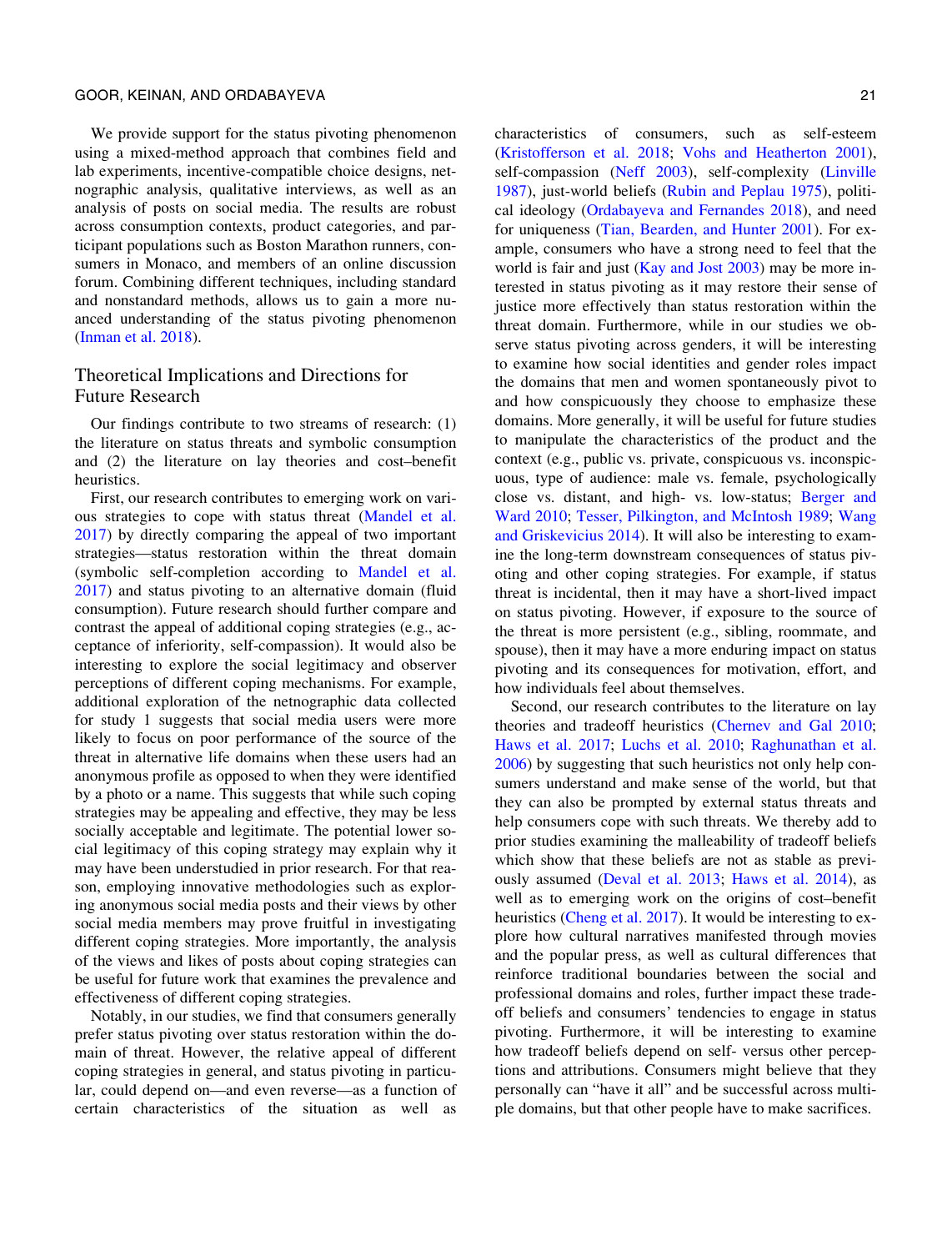#### <span id="page-21-0"></span>Practical Implications

Advancing insights into how consumers use different coping strategies to deal with status threat have useful practical implications. Understanding how consumers tend to cope with status threat is particularly timely given consumers' heightened concern about status, which is exacerbated by their extended exposure to social media.

Realizing that consumers may use alternative ways to signal status, and understanding which domains they choose to pivot to, can help marketers design optimal product portfolios and messages. For example, study 4A findings suggest that consumers may prefer marketing slogans that emphasize alternative domains to slogans that emphasize the domain of status threat. Thus, marketers can adjust their marketing messages to appeal to various life domains that may suit consumers' preferences in different situations.

Similarly, marketers can design marketing product portfolios to appeal to various life domains. For example, while luxury brands have traditionally focused on signaling an affluent lifestyle, they have recently started expanding to additional categories that may help consumers signal status in alternative life domains, such as athleisure lines that signal accomplishments and superior performance in health and wellness domains. Our studies identify an important domain that has been garnering a growing amount of attention in consumers' status signaling—social life, relationships, popularity, and "conspicuous human interaction" (Bowles 2019). Our findings may thereby direct marketing efforts toward the most accessible and appealing domains of status pivoting, which are not the domains that brands have traditionally associated with status. Furthermore, online engagement campaigns, such as specialized brand forums and communities, can help consumers emphasize their accomplishments in alternative domains and help companies expand their brand associations beyond traditional status domains. Such initiatives may be more feasible and effective in today's fragmented social media landscape, which can make it easier for consumers to identify domains in which they can excel and shine compared to others.

More importantly, our research has implications for consumers about how to thrive in today's status-obsessed society. Our findings underscore that there is more than one way to feel successful, and they suggest that there are alternative ways to fulfill one's need for status. In fact, pursuing status in an alternative domain might be more reassuring and effective in reducing feelings of inferiority than displaying products associated with the status threat domain. This insight may offer consumers ideas about how they can spend their time and money more effectively since the quest for status is a never-ending endeavor as inevitably there will always be someone more successful and affluent than you. Beyond making choices for oneself, our findings

offer consumers preferable ways to help others cope with status threats through their advice and gift-giving. Our hope is that our findings will spark additional research on the drivers, boundaries, and consequences of status pivoting and its manifestations in the marketplace.

### DATA COLLECTION INFORMATION

The first and second authors conducted interviews in Monte Carlo, Monaco, for the exploratory study (spring 2018), managed the collection of data from marathon runners at the Boston Marathon for study 2B (spring 2017) and data on Amazon Mechanical Turk for study 5A (spring 2017), and retrieved data from an online discussion forum for study 1 (fall 2016). The second author managed the documentation of car bumper sticker data in Crans-Montana, Switzerland, for study 2A (summer 2019). The third author managed the data collection of student data by research assistants for the first follow-up to the exploratory study at Boston College (fall 2018). The three authors jointly managed the collection of data on Amazon Mechanical Turk for the second follow-up to the exploratory study (fall 2018), study 2C (spring 2019), study 3 (summer 2019), study 4A (spring 2020), and study 5B (fall 2019), on Qualtrics Panel for study 4B (spring 2020), and on Prolific for study 6 (summer 2020). The authors jointly designed the studies and analyzed the data.

#### REFERENCES

- Bellezza, Silvia and Anat Keinan (2014), "Brand Tourists: How Non-Core Users Enhance the Brand Image by Eliciting Pride," Journal of Consumer Research, 41 (2), 397–417.
- Bellezza, Silvia, Neeru Paharia, and Anat Keinan (2017), "Conspicuous Consumption of Time: When Busyness and Lack of Leisure Time Become a Status Symbol," Journal of Consumer Research, 44 (1), 118–38.
- Berger, Jonah and Morgan Ward (2010), "Subtle Signals of Inconspicuous Consumption," Journal of Consumer Research, 37 (4), 555–69.
- Bourdieu, Pierre (1979), "Symbolic Power," Critique of Anthropology, 4 (13–14), 77–85.
- $-$  (2011), "The Forms of Capital (1986)," in Cultural Theory: An Anthology, ed. Imre Szeman and Timothy Kaposy, Malden, MA: Blackwell Publishing, 81–93.
- Bowles, Nellie (2019), "Human Contact is Now a Luxury Good," The New York Times, March 23.
- Brough, Aaron R., James E. B. Wilkie, Jingjing Ma, Mathew S. Isaac, and David Gal (2016), "Is Eco-Friendly Unmanly? The Green-Feminine Stereotype and Its Effect on Sustainable Consumption," Journal of Consumer Research, 43 (4), 567–82.
- Campbell, Margaret C., J. Jeffrey Inman, Amna Kirmani, and Linda L. Price (2020), "In Times of Trouble: A Framework for Understanding Consumers' Responses to Threats," Journal of Consumer Research, 47 (3), 311–26.
- Cheng, Yimin, Anirban Mukhopadhyay, and Rom Y. Schrift (2017), "Do Costly Options Lead to Better Outcomes? How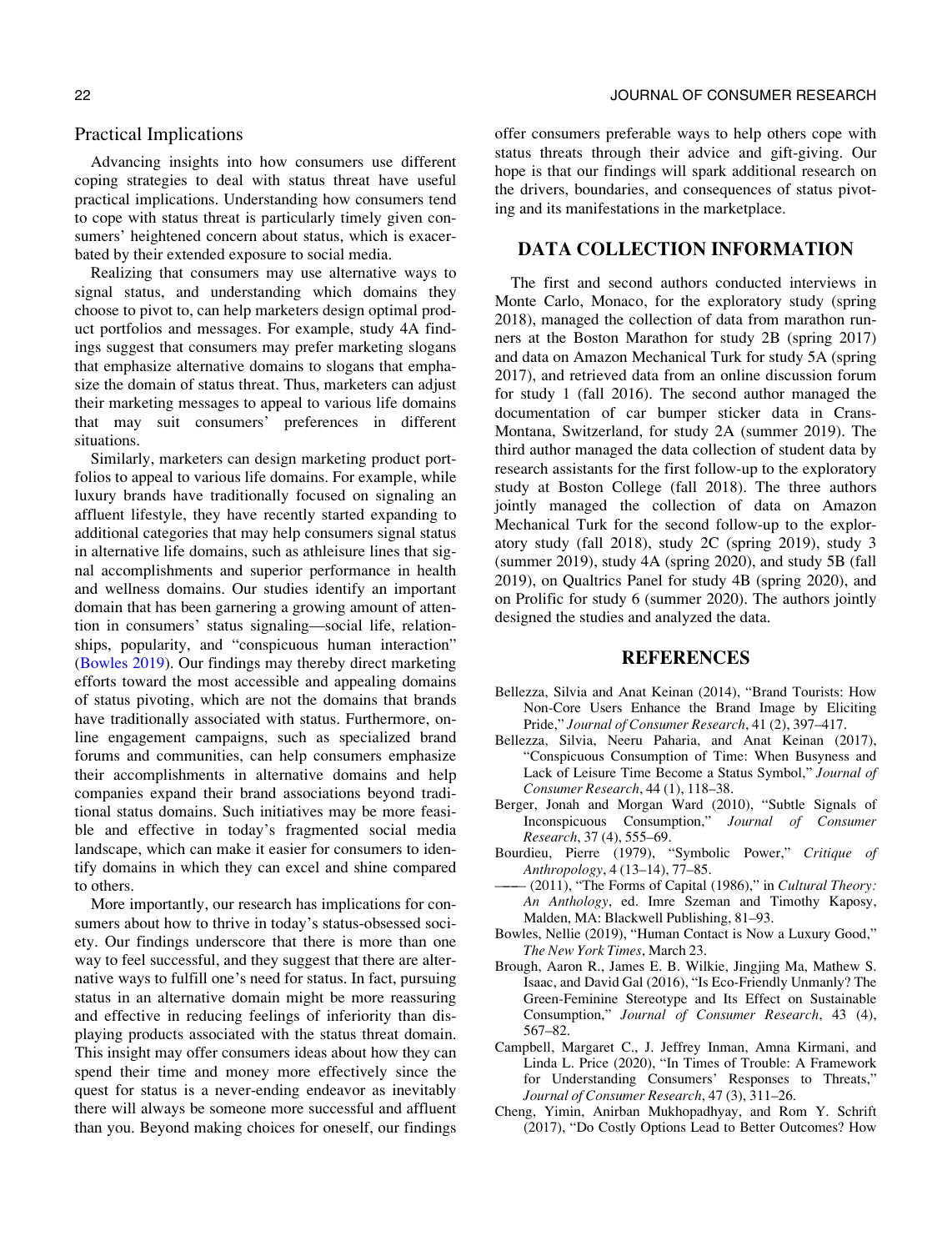<span id="page-22-0"></span>the Protestant Work Ethic Influences the Cost–Benefit Heuristic in Goal Pursuit," Journal of Marketing Research, 54 (4), 636–49.

- Chernev, Alexander (2007), "Jack of All Trades or Master of One? Product Differentiation and Compensatory Reasoning in Consumer Choice," Journal of Consumer Research, 33  $(4)$ , 430–44.
- Chernev, Alexander and David Gal (2010), "Categorization Effects in Value Judgments: Averaging Bias in Evaluating Combinations of Vices and Virtues," Journal of Marketing Research, 47 (4), 738–47.
- Desmichel, Perrine, Nailya Ordabayeva, and Bruno Kocher (2020), "What If Diamonds Did Not Last Forever? Signaling Status Achievement through Ephemeral versus Iconic Luxury Goods," Organizational Behavior and Human Decision Processes, 158 (May), 49–65.
- Deval, Hélène, Susan P. Mantel, Frank R. Kardes, and Steven S. Posavac (2013), "How Naïve Theories Drive Opposing Inferences from the Same Information," Journal of Consumer Research, 39 (6), 1185–201.
- Drèze, Xavier, and, Joseph C. Nunes (2009), "Feeling Superior: The Impact of Loyalty Program Structure on Consumers' Perceptions of Status," Journal of Consumer Research, 35 (6), 890–905.
- Dubois, David, SungJin Jung, and Nailya Ordabayeva (2021), "The Psychology of Luxury Consumption," Current Opinion in Psychology, 39 (June), 82–7.
- Dubois, David and Nailya Ordabayeva (2015), "Social Hierarchy, Social Status, and Status Consumption," in The Cambridge Handbook of Consumer Psychology, ed. M. I. Norton, D. D. Rucker and C. Lamberton, New York: Cambridge University Press, 332–67.
- Fiske, Susan T., Jun Xu, Amy C. Cuddy, and Peter Glick (1999), "(Dis) respecting versus (Dis) Liking: Status and Interdependence Predict Ambivalent Stereotypes of Competence and Warmth," Journal of Social Issues, 55 (3), 473–89.
- Frank, Robert H. (1999), Luxury Fever, New York: The Free Press.
- Frank, Robert H. and Philip J. Cook (1995), The Winner-Take-All Society: Why the Few at the Top Get So Much More than the Rest of Us, New York: Penguin Books.
- Gal, David (2015), "Identity-Signaling Behavior," in The Cambridge Handbook of Consumer Psychology, ed. M. I. Norton, D. D. Rucker and C. Lamberton, New York: Cambridge University Press, 257–81.
- Gao, Leilei, S. Christian Wheeler, and Bada Shiv (2009), "The 'Shaken Self': Product Choices as a Means of Restoring Self-View Confidence," Journal of Consumer Research, 36 (1), 29–38.
- Goor, Dafna, Nailya Ordabayeva, Anat Keinan, and Sandrine Crener (2020), "The Impostor Syndrome from Luxury Consumption," Journal of Consumer Research, 46 (6), 1031–51.
- Greenberg, Jeff and Tom Pyszczynski (1985), "Compensatory Self-Inflation: A Response to the Threat to Self-Regard of Public Failure," Journal of Personality and Social Psychology, 49 (1), 273–80.
- Griffin, Riley (2015), "Social Media Is Changing How College Students Deal with Mental Health, for Better or Worse," HoffPost, July 21.
- Griskevicius, Vladas, Joshua M. Tybur, Jill M. Sundie, Robert B. Cialdini, Geoffrey F. Miller, and Douglas T. Kenrick (2007),

"Blatant Benevolence and Conspicuous Consumption: When Romantic Motives Elicit Strategic Costly Signals," Journal of Personality and Social Psychology, 93 (1), 85–102.

- Haws, Kelly L., Rebecca Walker Reczek, and Kevin L Sample (2017), "Healthy Diets Make Empty Wallets: The Healthy  $=$ Expensive Intuition," Journal of Consumer Research, 43 (6), 992–1007.
- Haws, Kelly L., Karen Page Winterich, and Rebecca Walker Naylor (2014), "Seeing the World through GREEN-Tinted Glasses: Green Consumption Values and Responses to Environmentally Friendly Products," Journal of Consumer Psychology, 24 (3), 336–54.
- Hayes, Andrew F., and, Michael Scharkow (2013), "The Relative Trustworthiness of Inferential Tests of the Indirect Effect in Statistical Mediation Analysis," Psychological Science, 24 (10), 1918–27.
- Hoffower, Hillary (2020), "Here's Why So Many Millennials Making 6-Figure Salaries Still Feel Broke," Business Insider, January 12.
- Inman, J. Jeffrey, Margaret C. Campbell, Amna Kirmani, and Linda L. Price (2018), "Our Vision for the Journal of Consumer Research: It's All about the Consumer," Journal of Consumer Research, 44 (5), 955–9.
- Kay, Aaron C. and John T. Jost (2003), "Complementary Justice: Effects of 'Poor but Happy' and 'Poor but Honest' Stereotype Exemplars on System Justification and Implicit Activation of the Justice Motive," Journal of Personality and Social Psychology, 85 (5), 823–37.
- Keinan, Anat, Silvia Bellezza, and Neeru Paharia (2019), "The Symbolic Value of Time," Current Opinion in Psychology, 26, 58–61.
- Keinan, Anat, Sandrine Crener, and Silvia Bellezza. (2016a), "Luxury Branding Research: New Perspectives and Future Priorities," in Online Luxury Retailing: Leveraging Digital Opportunities Research, Industry Practice, and Open Questions, Philadelphia: Baker Retailing Center, Wharton School, 16–33.
- Keinan, Anat, Sandrine Crener, and Dafna Goor (2020), "Luxury and Environmental Responsibility," in Research Handbook on Luxury Branding, ed. Felicitas Morhart, Keith Wilcox, and Sandor Czellar, Cheltenham, UK: Edward Elgar Publishing, 300–22.
- Keinan, Anat and Ran Kivetz (2011), "Productivity Orientation and the Consumption of Collectable Experiences," Journal of Consumer Research, 37 (6), 935–50.
- Keinan, Anat, Ran Kivetz, and Oded Netzer (2016b), "The Functional Alibi," Journal of the Association for Consumer Research, 1 (4), 479–96.
- Kim, Soo and David Gal (2014), "From Compensatory Consumption to Adaptive Consumption: The Role of Self-Acceptance in Resolving Self-Deficits," Journal of Consumer Research, 41 (2), 526–42.
- Kivetz, Ran, Oleg Urminsky, and Yuhuang Zheng (2006), "The Goal-Gradient Hypothesis Resurrected: Purchase Acceleration, Illusionary Goal Progress, and Customer Retention," Journal of Marketing Research, 43 (1), 39–58.
- Kramer, Thomas, Caglar Irmak, Lauren G. Block, and Veronika Ilyuk (2012), "The Effect of a No-Pain, No-Gain Lay Theory on Product Efficacy Perceptions," Marketing Letters, 23 (3), 517–29.
- Kristofferson, Kirk, Cait Lamberton, and Darren W. Dahl (2018), "Can Brands Squeeze Wine from Sour Grapes? The Importance of Self-Esteem in Understanding Envy's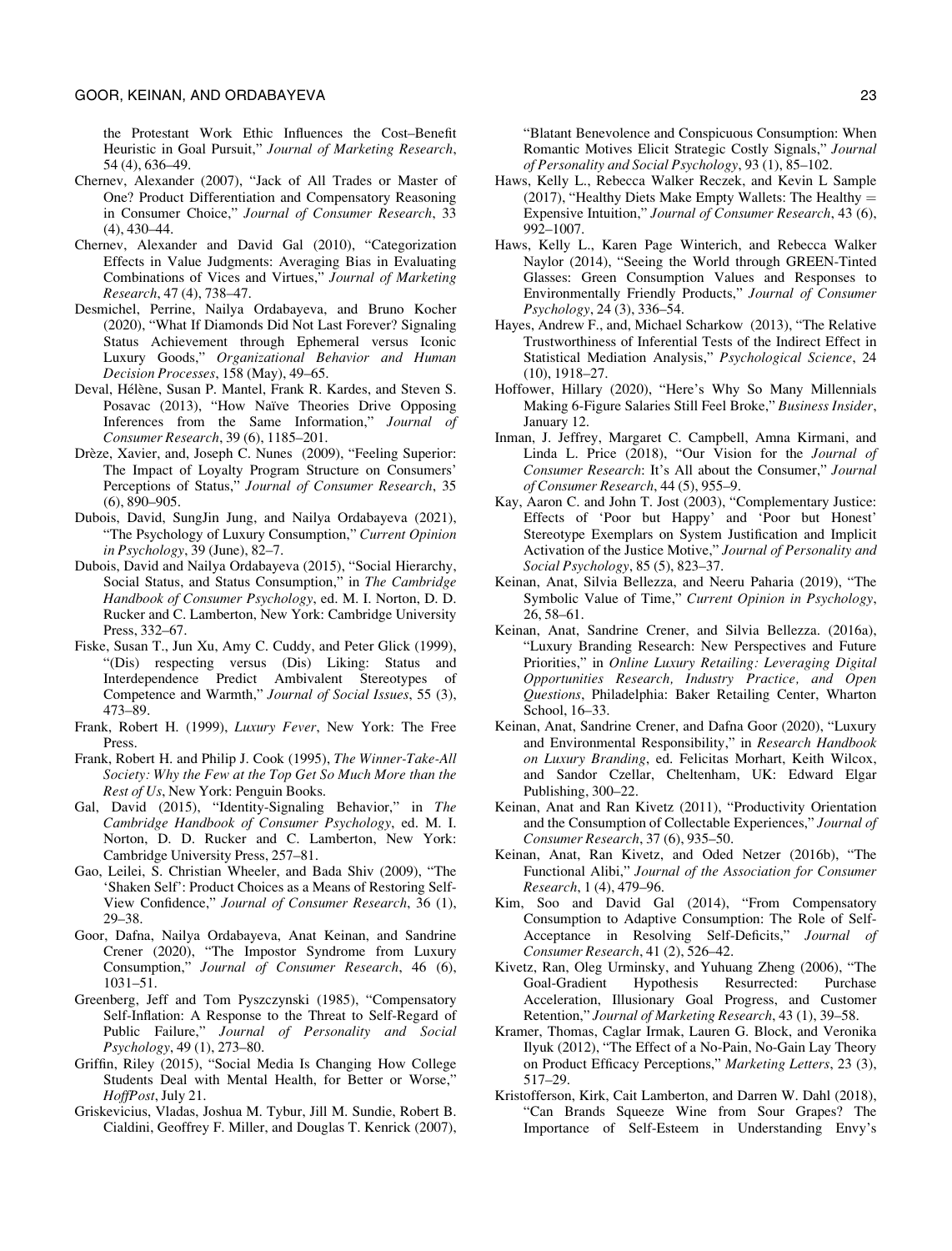<span id="page-23-0"></span>Effects," Journal of the Association for Consumer Research, 3 (2), 229–39.

- Lee, Jaehoon and L. J. Shrum (2012), "Conspicuous Consumption versus Charitable Behavior in Response to Social Exclusion: A Differential Needs Explanation," Journal of Consumer Research, 39 (3), 530–44.
- Linville, Patricia W. (1987), "Self-Complexity as a Cognitive Buffer against Stress-Related Illness and Depression," Journal of Personality and Social Psychology, 52 (4), 663–76.
- Lisjak, Monika, Andrea Bonezzi, Soo Kim, and Derek D. Rucker (2015), "Perils of Compensatory Consumption: Within-Domain Compensation Undermines Subsequent Self-Regulation," Journal of Consumer Research, 41 (5), 1186–203.
- Lockwood, Penelope and Ziva Kunda (1997), "Superstars and Me: Predicting the Impact of Role Models on the Self," Journal of Personality and Social Psychology, 73 (1), 91–103.
- Luchs, Michael G., Rebecca Walker Naylor, Julie R. Irwin, and Rajagopal Raghunathan (2010), "The Sustainability Liability: Potential Negative Effects of Ethicality on Product Preference," Journal of Marketing, 74 (5), 18–31.
- Luttmer, Erzo F. P. (2005), "Neighbors as Negatives: Relative Earnings and Well-Being," The Quarterly Journal of Economics, 120 (3), 963–1002.
- Mandel, Naomi, Petia K. Petrova, and Robert B. Cialdini (2006), "Images of Success and the Preference for Luxury Brands," Journal of Consumer Psychology, 16 (1), 57–69.
- Mandel, Naomi, Derek D. Rucker, Jonathan Levav, and Adam D. Galinsky (2017), "The Compensatory Consumer Behavior Model: How Self-Discrepancies Drive Consumer Behavior," Journal of Consumer Psychology, 27 (1), 133–46.
- Neff, Kristin D. (2003), "The Development and Validation of a Scale to Measure Self-Compassion," Self and Identity, 2 (3), 223–50.
- Nunes, Joseph C., Xavier Drèze, and Young Jee Han (2011), "Conspicuous Consumption in a Recession: Toning It Down or Turning It Up?," Journal of Consumer Psychology, 21 (2), 199–205.
- Ordabayeva, Nailya and Pierre Chandon (2011), "Getting Ahead of the Joneses: When Equality Increases Conspicuous Consumption among Bottom-Tier Consumers," Journal of Consumer Research, 38 (1), 27–41.
- Ordabayeva, Nailya and Daniel Fernandes (2018), "Better or Different? How Political Ideology Shapes Preferences for Differentiation in the Social Hierarchy," Journal of Consumer Research, 45 (August), 227–50.
- Paharia, Neeru, Anat Keinan, Jill Avery, and Juilet B. Schor (2011), "The Underdog Effect: The Marketing of Disadvantage and Determination through Brand Biography," Journal of Consumer Research, 37 (5), 775–90.
- Park, Ji Kyung and Deborah Roedder John (2012), "Capitalizing on Brand Personalities in Advertising: The Influence of Implicit Self-Theories on Ad Appeal Effectiveness," Journal of Consumer Psychology, 22 (3), 424–32.
- Prinstein, Mitch (2017), Popular: The Power of Likability in a Status-Obsessed World, New York: Penguin Random House.
- Putnam, Robert D. (2000), Bowling Alone: The Collapse and Revival of American Community, New York: Simon and Schuster.
- Raghunathan, Rajagopal, Rebecca Walker Naylor, and Wayne D. Hoyer (2006), "The Unhealthy  $=$  Tasty Intuition and Its

Effects on Taste Inferences, Enjoyment, and Choice of Food Products," Journal of Marketing, 70 (4), 170–84.

- Rubin, Zick and Letitia Anne Peplau (1975), "Who Believes in a Just World?," Journal of Social Issues, 31 (3), 65–89.
- Rucker, D. Derek and Adam D. Galinsky (2008), "Desire to Acquire: Powerlessness and Compensatory Consumption," Journal of Consumer Research, 35 (2), 257–67.
- (2013), "Compensatory Consumption," in The Routledge Companion to Identity and Consumption, ed. A. Ruvio Ayalla and W. Belk Russell, New York: Routledge, 207–15.
- Rucker, D. Derek, Adam D. Galinsky, and David Dubois (2012), "Power and Consumer Behavior: How Power Shapes Who and What Consumers Value," Journal of Consumer Psychology, 22 (3), 352–68.
- Rustagi, Nimish and L. J. Shrum (2019), "Undermining the Restorative Potential of Compensatory Consumption: A Product's Explicit Identity Connection Impedes Self-Repair," Journal of Consumer Research, 46 (1), 119–39.
- Salerno, Anthony, Juliano Laran, and Chris Janiszewski (2019), "The Bad Can Be Good: When Benign and Malicious Envy Motivate Goal Pursuit," Journal of Consumer Research, 46 (2), 388–405.
- Sharma, Eesha, and, Adam L. Alter (2012), "Financial Deprivation Prompts Consumers to Seek Scarce Goods," Journal of Consumer Research, 39 (3), 545–60.
- Solnick, Sara J. and David Hemenway (1998), "Is More Always Better?: A Survey on Positional Concerns," Journal of Economic Behavior & Organization, 37 (3), 373–83.
- Spiller, Stephen A., Gavan J. Fitzsimons, John G. Lynch Jr., and Gary H. Mcclelland (2013), "Spotlights, Floodlights, and the Magic Number Zero: Simple Effects Tests in Moderated Regression," Journal of Marketing Research, 50 (2), 277–88.
- Sundie, Jill M., Douglas T. Kenrick, Vladas Griskevicius, Joshua M. Tybur, Kathleen K. Vohs, and Daniel J. Beal (2011), "Peacocks, Porsches, and Thorstein Veblen: Conspicuous Consumption as a Sexual Signaling System," Journal of Personality and Social Psychology, 100 (4), 664-80.
- Tesser, Abraham, Constance J. Pilkington, and William D. McIntosh (1989), "Self-Evaluation Maintenance and the Mediational Role of Emotion: The Perception of Friends and Strangers," Journal of Personality and Social Psychology, 57 (3), 442–56.
- Tian, Kelly Tepper, William O. Bearden, and Gary L. Hunter (2001), "Consumers' Need for Uniqueness: Scale Development and Validation," Journal of Consumer Research, 28 (1), 50–66.
- Van de Ven, Niels, Marcel Zeelenberg, and Rik Pieters (2011), "The Envy Premium in Product Evaluation," Journal of Consumer Research, 37 (6), 984–98.
- Veblen, Thorstein (1899/1994), The Theory of the Leisure Class. New York, NY: Penguin.
- Vohs, Kathleen D. and Todd F. Heatherton (2001), "Self-Esteem and Threats to Self: Implications for Self-Construals and Interpersonal Perceptions," Journal of Personality and Social Psychology, 81 (6), 1103–18.
- Wang, Yahin and Vladas Griskevicius (2014), "Conspicuous Consumption, Relationships, and Rivals: Women's Luxury Products as Signals to Other Women," Journal of Consumer Research, 40 (5), 834–54.
- Wang, Wenbo, Hean Tat Keh, and Lisa E. Bolton (2010), "Lay Theories of Medicine and a Healthy Lifestyle," Journal of Consumer Research, 37 (1), 80–97.